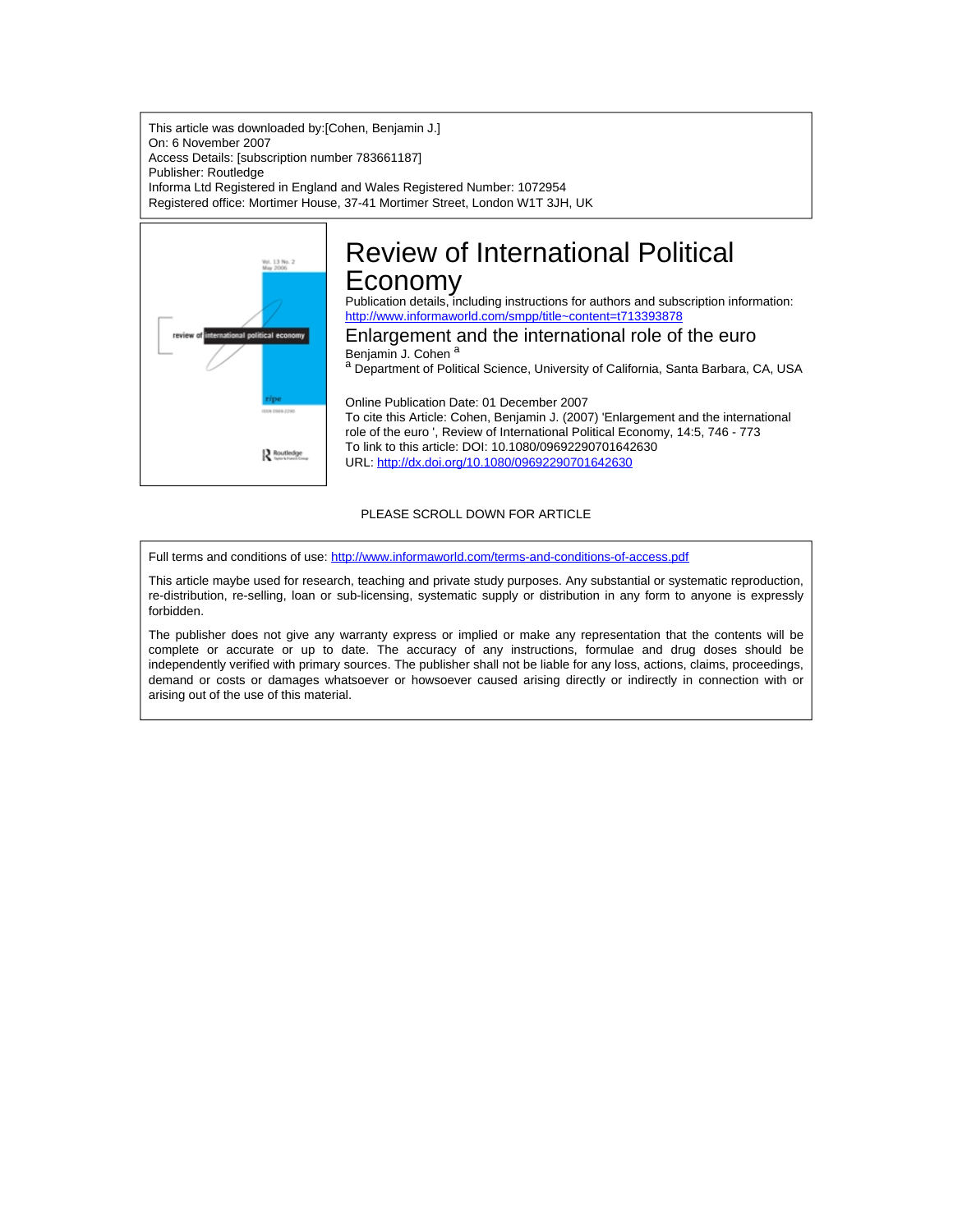# **Enlargement and the international role of the euro1**

*Benjamin J. Cohen*

*Department of Political Science, University of California, Santa Barbara, Santa Barbara, CA 93106-9420, USA*

# **ABSTRACT**

How will enlargement of the European Union (EU) affect prospects for the euro as an international currency? Previously, I have argued that Europe's joint currency is fated to remain a distant second to America's greenback long into the foreseeable future because of three structural factors – relatively high transactions costs, due to inefficiencies in Europe's financial markets; a serious anti-growth bias built into the institutions of Economic and Monetary Union (EMU); and, most importantly, ambiguities at the heart of the monetary union's governance structure. In this essay I extend my earlier analysis, focusing in particular on the impact of enlargement on the governance structure of EMU. From the start, internationalization of the euro has been retarded by a lack of clarity about the delegation of monetary authority among governments and EU institutions. The addition of a diverse collection of new members, with significantly different interests and priorities, can only make the challenge of governance worse, exacerbating ambiguity at the expense of transparency and accountability. Enlargement will diminish, not expand, the euro's attractiveness as a rival to the greenback.

## **KEYWORDS**

EMU; the euro; monetary governance; currency internationalization; EU enlargement.

# **I. INTRODUCTION**

How will enlargement of the European Union (EU) affect prospects for the euro as an international currency? Will the addition of a dozen or possibly even more new members to the Economic and Monetary Union (EMU) enhance the euro's ability to challenge the US dollar for global monetary supremacy? Previously, I have argued that Europe's joint currency

*Review of International Political Economy* ISSN 0969-2290 print/ISSN 1466-4526 online © 2007 Taylor & Francis http://www.tandf.co.uk DOI: 10.1080/09692290701642630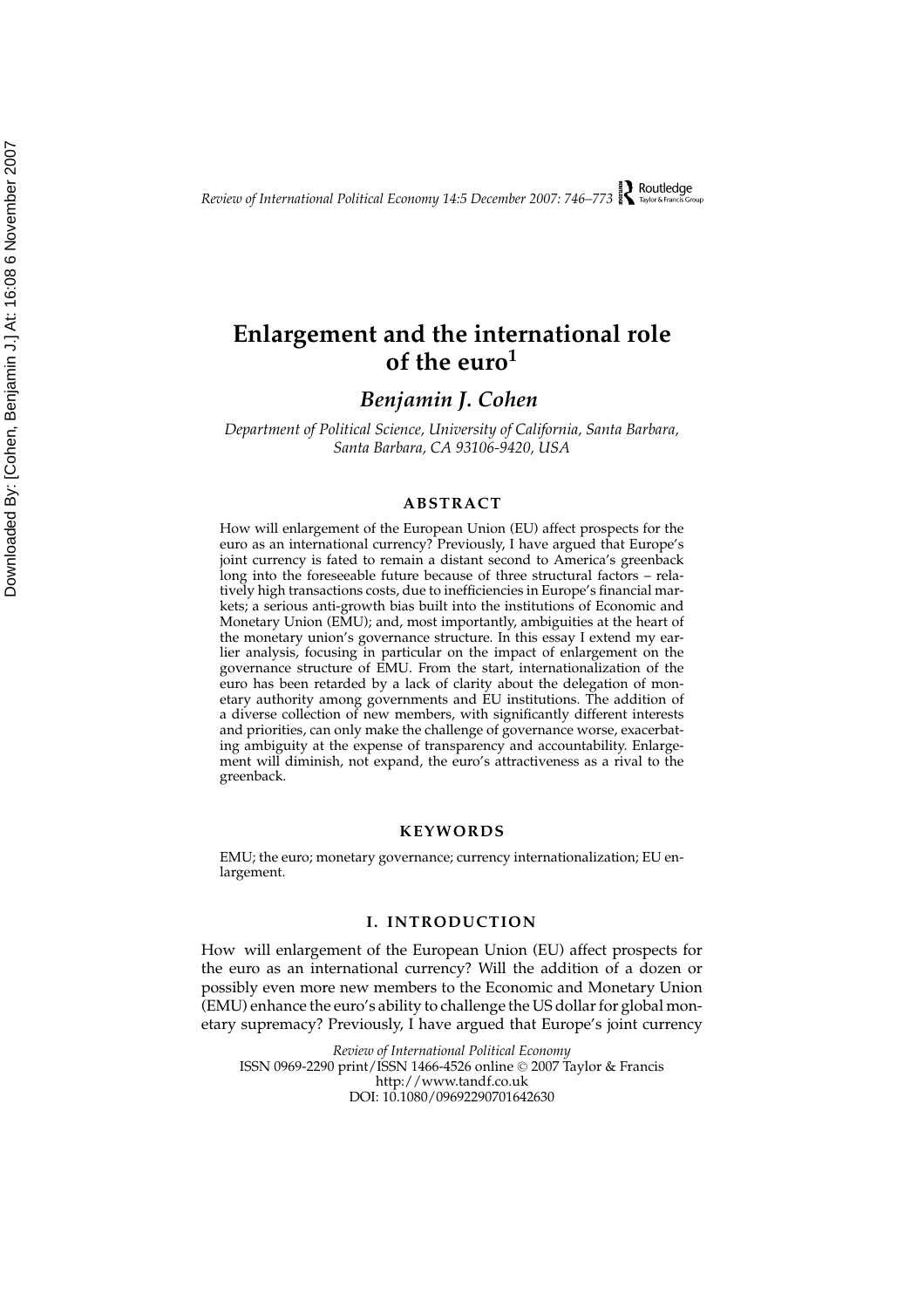is fated to remain a distant second to America's greenback long into the foreseeable future (Cohen, 2003). In this essay I extend my earlier analysis to consider the impact of enlargement on the euro's international role. My conclusion now is, if anything, even more skeptical than before. Enlargement, I submit, will diminish, not expand, the euro's attractiveness as a rival to the greenback. The dollar will remain the only truly global currency.

To date, progress in building a global role for the euro has been underwhelming. To some extent, this might be due simply to the inertia that is inherent in all monetary behavior–a well documented stickiness in currency preferences. Since the adoption of a new money is costly, involving an expensive process of adaptation, an already popular currency like the dollar enjoys a certain natural advantage of incumbency. My previous work, however, suggests that there are also more fundamental forces at work. Three factors, all structural in character, have been largely responsible for the euro's slow start as an international currency: relatively high transactions costs, due to inefficiencies in Europe's financial markets; a serious anti-growth bias built into the institutions of EMU; and, most importantly, ambiguities at the heart of the monetary union's governance structure. The analysis offered here suggests that adding new members to EMU will, if anything, simply make matters worse. Larger numbers will aggravate the negative impact of all three factors.

Of particular salience is the impact of enlargement on the governance structure of EMU. I am hardly alone in stressing the degree to which prospects for internationalization of the euro are dimmed by EMU's institutional inadequacies. The theme has featured in the work of economists (e.g. Eichengreen, 1998) and political scientists (e.g. Bieling, 2006) alike. From the start, it should have been clear that widespread acceptance of Europe's new currency would be retarded by a lack of clarity about the delegation of monetary authority among governments and EU institutions. My argument here is that the addition of a diverse collection of new members, with significantly different interests and priorities, can only make the challenge of governance worse, exacerbating ambiguity at the expense of transparency and accountability.

The organization of the essay is as follows. The first two sections set the stage for analysis. The first section reviews the story of the euro's internationalization to date, while the second outlines prospects for enlargement of EMU and what the addition of new members could mean for the currency's future. The main analysis then follows in three subsequent sections, addressing in turn the impact of enlargement on each of the three structural factors identified in my previous work. The results and implications of the analysis are summarized in a concluding section.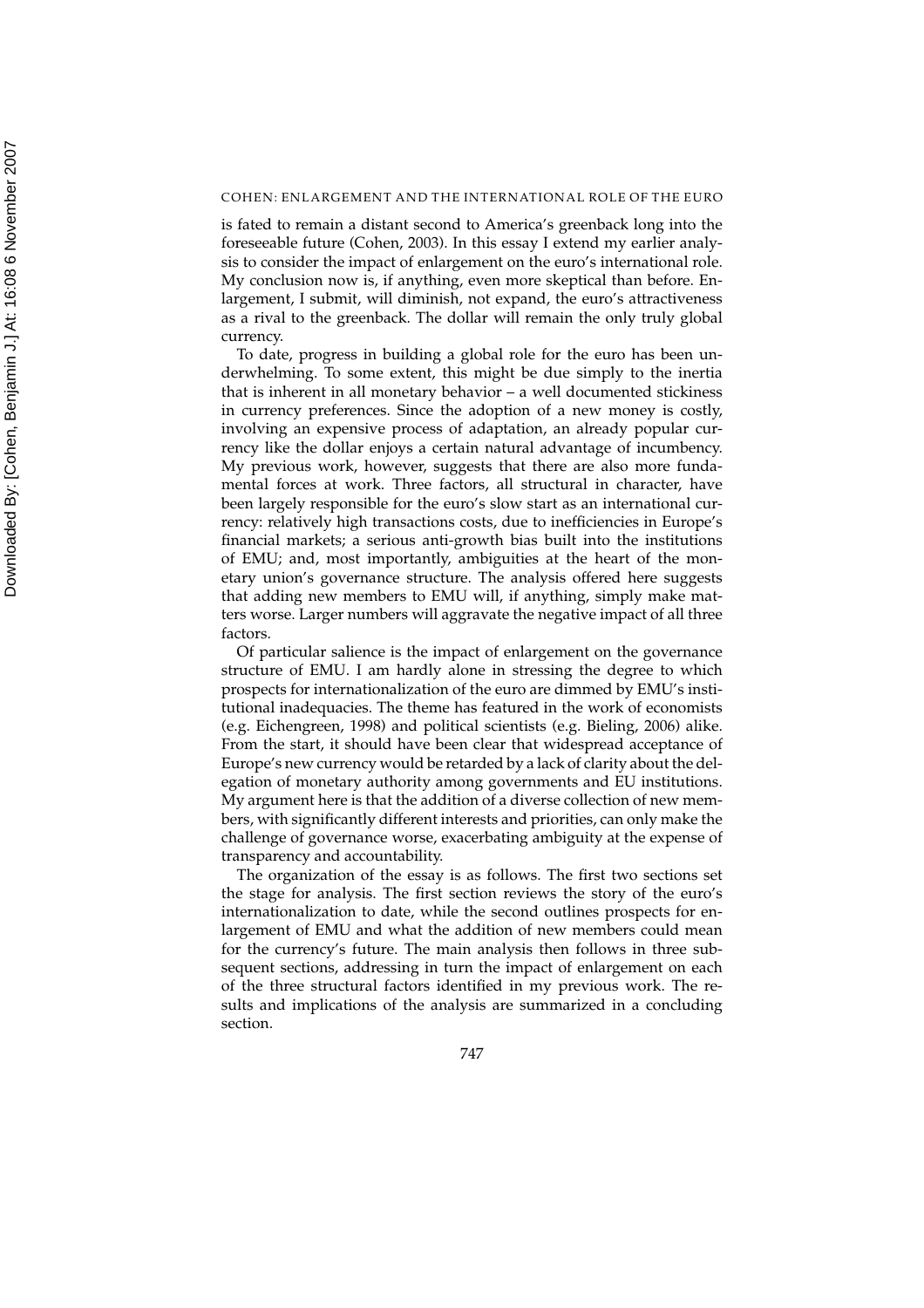## **II. DREAM DELAYED**

At its birth, the euro's future as an international currency seemed assured. Yet since the new money's introduction in 1999, acceptance beyond EMU itself has actually been quite slow, limited mainly to the euro's natural hinterland in and around Europe – 'the euro's turf', as economist Charles Wyplosz (1999: 89) calls the nearby region. In many respects, Europe's monetary union has been a resounding success. But in terms of its anticipated challenge to the dollar, performance to date can only be described as disappointing. Beyond the European region, in the global marketplace, the greenback remains as dominant as ever.

#### **Grand ambitions**

Europe's ambitions for the euro have always been grand. First and foremost, the joint currency was expected to help promote the EU's longstanding goal of an 'ever closer union among the peoples of Europe'. The benefits would be both practical and psychological. Not only would exchange risk within the group be eliminated, reducing transactions costs that hampered the construction of a single European market. One money for Europe would also provide a powerful new symbol of European identity, enhancing the sense that all Europeans belong to the same emerging community.

But that was never all. For many in the EU, there was an external ambition as well. On the broader world stage, EMU was meant to enhance Europe's role by creating a potent rival to the dollar, the leading international money of our era. Resentment has long simmered among Europeans sensitive to the inordinate power that the greenback's popularity gives to the United States – America's 'exorbitant privilege', in Charles De Gaulle's memorable phrase. Europe is the equal of the United States in output and trade. Why should it not be America's equal in monetary matters, too? Though the 'old dream of enthusiasts' (Zimmermann, 2004: 235) was never formally articulated as such, it was evident from the start. EMU was supposed to challenge the dollar for global supremacy. Wyplosz (1999: 76), an informed insider, calls this 'the hidden agenda of Europe's long-planned adoption of a single currency'.

The stakes were clear. Four distinct benefits are derived from widespread international circulation of a currency, supplementing internal gains: (1) a potential for seigniorage (the implicit transfer of resources, equivalent to subsidized or interest-free loan, that goes to the issuer of a money that is used and held abroad); (2) an increase of flexibility in macroeconomic policy, afforded by the privilege of being able to rely on one's own currency to help finance foreign deficits; (3) the gain of status and prestige that goes with market dominance, a form of 'soft' power; and (4) a gain of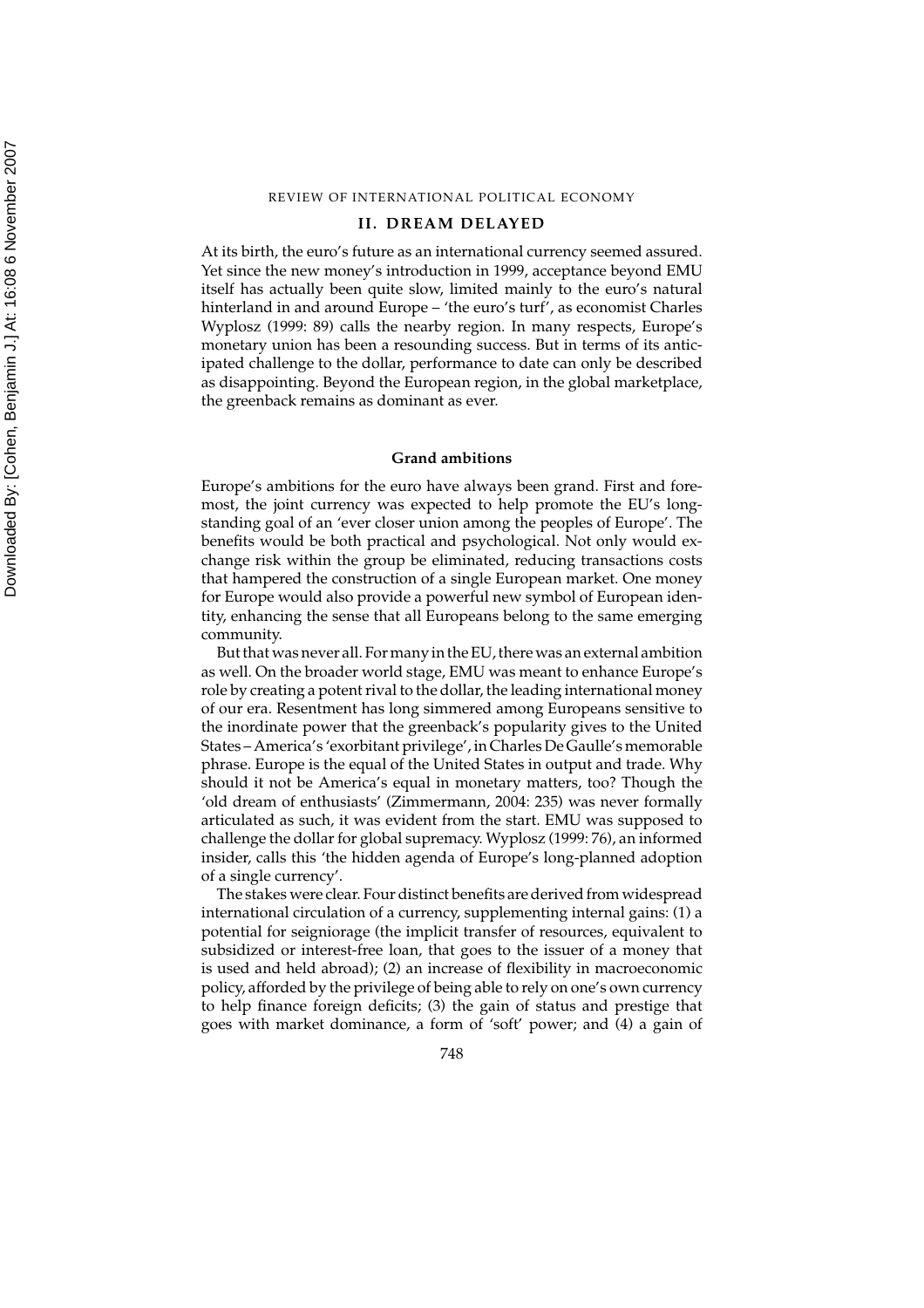influence derived from the monetary dependence of others, a form of 'hard' power. America had long enjoyed all four benefits. It is understandable that Europeans might desire a piece of the action, too.

Faith in the euro's potential was widespread. Fundamentally, international currency choice is shaped by three essential attributes. First, at least during the initial stages of a money's cross-border adoption, is widespread confidence in its future value backed by political stability in the economy of origin. No one is apt to be attracted to a currency that does not offer a reasonable promise of stable purchasing power. Second are the qualities of 'exchange convenience' and 'capital certainty' – a high degree of liquidity and reasonable predictability of asset prices – both of which are essential to minimizing transactions costs. The key to each quality is a set of broad and efficient financial markets, exhibiting both depth and resiliency.

Third, a money must promise a broad transactional network, since nothing enhances a currency's acceptability more than the prospect of acceptability by others. Historically, this factor has usually meant an economy that is large in absolute size and well integrated into world markets. The greater the volume of transactions conducted in or with an economy, the greater will be the economies of scale to be derived from use of its currency. Economists describe these gains as a money's 'network externalities'. Network externalities may be understood as a form of interdependence in which the behavior of one actor depends strategically on the practices adopted by others in the same network of interactions.

Europe's new currency was set to begin life with many of the attributes necessary for competitive success. Together, prospective members would provide an economic base roughly comparable to that of the United States, enjoying extensive trade relations around the world. The potential for network externalities, therefore, was considerable. Likewise, EMU would start with both unquestioned political stability and an enviably low rate of inflation, backed by a joint monetary authority, the European Central Bank (ECB), that was fully committed to preserving confidence in the euro's future value. Much room existed for a successful challenge to the dollar, as frequently predicted. Typical was the view of Robert Mundell (2000: 57), a Nobel laureate in economics, who expressed no doubt that the euro 'will challenge the status of the dollar and alter the power configuration of the system'. The conventional wisdom was unambiguous. The markets would ultimately elevate the euro to a top rank alongside the greenback. In the oft-quoted words of Jacques Delors, when he was head of the European Commission, '*le petit euro deviendra grand'.*

In fact, the only question seemed to be: How soon? Most analysts understood that the process would take time, owing to the natural advantage of incumbency. It took the dollar, for example, more than a half century to surpass sterling as an international currency, long after America emerged as the world's richest economy. However long it might take, though, the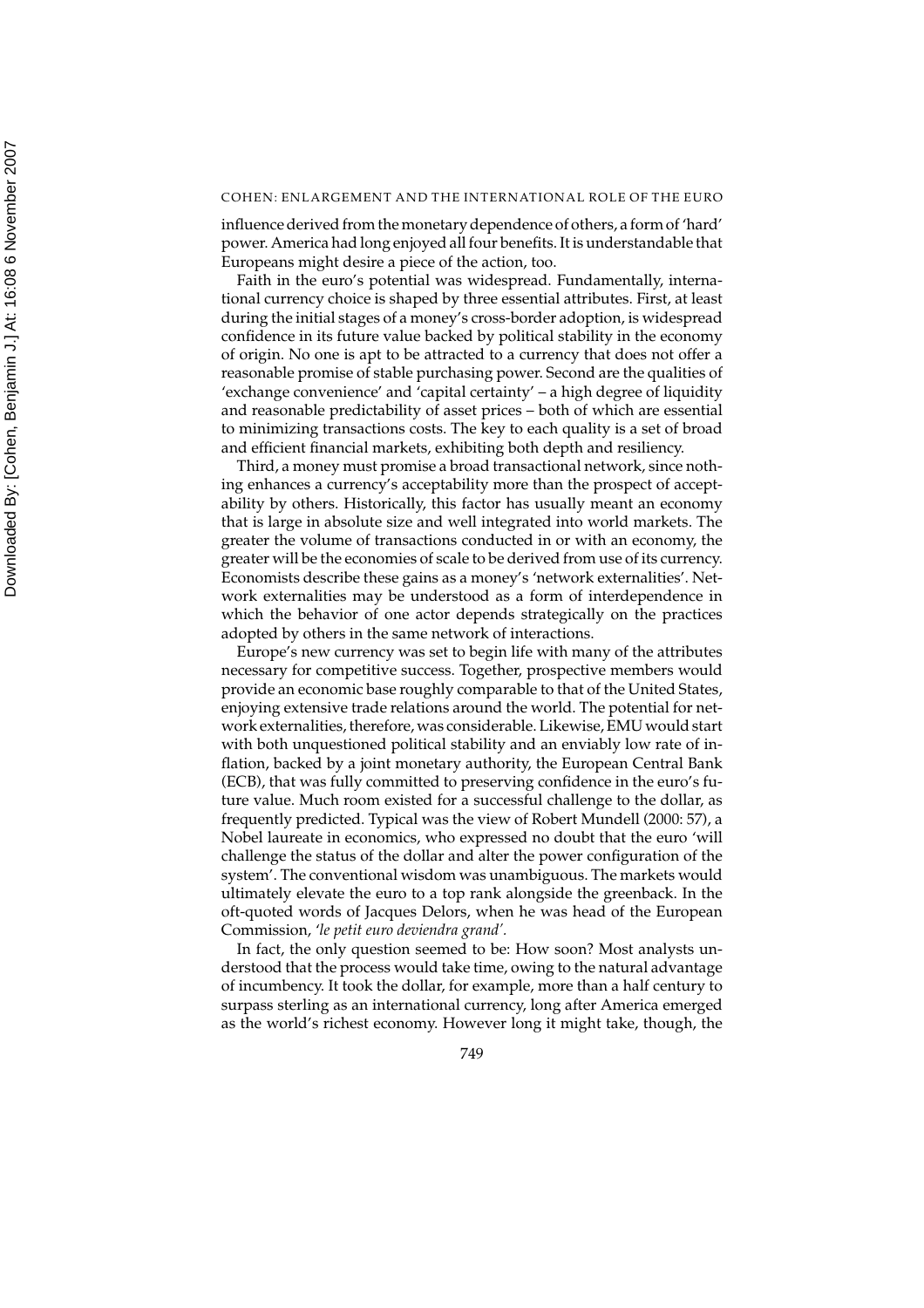process was expected to start quickly. Not everyone agreed with the optimistic forecast of Fred Bergsten (1997), a former US Treasury official, who predicted that Europe's new currency would achieve 'full parity' with the dollar in as little as 5–10 years. But few doubted that within such a time frame, significant signs of a shift toward the euro would become evident. By now, nearly a decade after the euro's introduction, the displacement of the dollar should clearly have begun.

## **The story so far**

So what is the story so far? Viewed purely in exchange-rate terms, the euro's record of performance has been mixed. From an opening value of \$1.17 the currency initially drifted downward, sinking to a low near \$0.83 by mid-2000 and subsequently languishing at well below par for upwards of 2 years. In mid-2002, however, the euro began an impressive recovery, climbing decisively to a high above \$1.35 in 2004 before drifting down again in 2005, then up again in 2006. By mid-2007, the euro was once again above \$1.35.

Exchange rates, however, are not the issue. A currency's price is at best an imperfect indicator of its international status. What really matters is not price but *use*: the extent to which a money is voluntarily chosen by market actors outside EMU for the standard functions of medium of exchange, unit of account, and store of value. Central banks, of course, may also adopt the euro, as an intervention medium, currency anchor, or as part of their foreign reserves. But currency use by state actors understandably tends, for efficiency reasons, to reflect prevailing market practice. In the absence of political pressures, central banks prefer to use a currency that will be most helpful to them in managing their exchange rates and monetary policy. The key issue, therefore, is what happens to the preferences of *private* actors. If the euro is ever truly to challenge the dollar, it will be by displacing the popular greenback for any or all of the traditional roles of money in the broad global marketplace.

Viewed in these terms, there is little evidence yet of any significant progress. The expected fast start has not occurred. As of January 2008 the euro zone, as it is commonly known, will comprise 15 EU members. A look at the available data suggests that in most categories of international use (adjusting for the elimination of intra-EMU transactions) the euro has managed to hold its own as compared with the past aggregate shares of EMU's 'legacy' currencies. Hence, Europe's new money has easily taken its place as successor to Germany's old Deutschmark (DM), which among international currencies had already attained a rank second only to the dollar. But that is about all. As economist Hèlène Rey (2005: 114) concludes, the euro 'has established itself immediately as the second most important currency in the world . . . It has not, however, displaced in any significant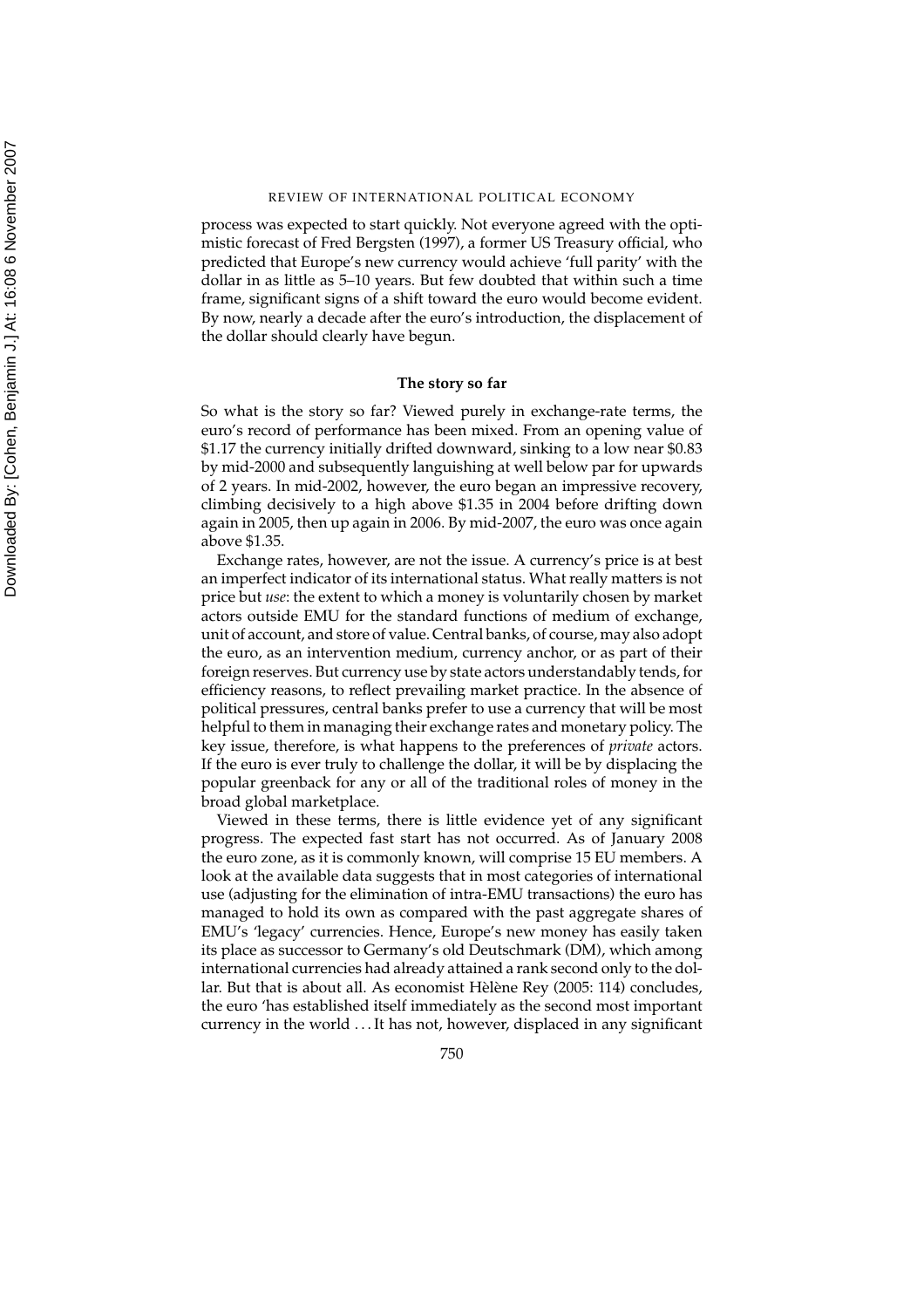way the dollar as the currency of choice for most international transactions'. Indeed, after an initial spurt of enthusiasm, use in most market segments has actually leveled off or even declined in recent years (ECB, 2007). Worse, the only significant gains to date have been in the European Union's immediate neighborhood, including the EU's newest members before they joined, as well as other actual or potential candidate countries. In the words of the European Central Bank (2007: 7), a 'strong institutional and regional pattern continues to characterise the internationalisation of the euro'. Globally, Europe's new currency remains in the dollar's shadow.

The clearest indicator of a money's international status is the amplitude of its use as a medium of exchange in the foreign-exchange market, where average daily turnover now exceeds some \$2 trillion worldwide. Top currencies are bought and sold not only for direct use in trade and investment but also as a low-cost intermediary – a 'vehicle' – for the trading of other currencies. A vehicle role is a direct consequence of high market turnover, which yields substantial economies of scale. Typically, it will be less expensive for a market agent to sell a local money for a vehicle currency and then use the vehicle currency to buy the needed foreign money than it would be to exchange one infrequently traded money directly for another.

No currency has more market turnover than the dollar, reflecting the large size of the US economy and its leading role in world trade. The low transactions costs that result from high market volume explain why the greenback has long been the most favored vehicle for global currency exchanges, appearing on one side or the other of some 93 percent of all transactions in 2005–2006 (ECB, 2007). The euro, by contrast, entered on one side of just 39 percent of all transactions. That was higher than the share of the Deutschmark, which had appeared in 30 percent of transactions in 1998 (its last year of existence) but lower than that of all euro's legacy currencies taken together (53 percent) and actually down from a high of 41 percent in 2004–2005 (ECB, 2007). Only in trading in the Nordic countries and East-Central Europe, where commercial ties are largely concentrated on the EU, is the euro clearly the favored vehicle.

The greenback also remains the most favored vehicle for the invoicing of global trade, which adds the role of unit of account (currency of denomination) to that of medium of exchange (currency of settlement) for international contracts. Overall, the dollar is estimated to account for nearly half of all world exports – more than double the US share of world exports. The DM's share of trade invoicing in its last years, prior to its replacement by the euro, was 15 percent, roughly equivalent to Germany's proportion of world exports. Evidence from the International Monetary Fund (Bertuch-Samuels and Ramlogan, 2007) suggests that this share was maintained by the euro after its introduction in 1999 but has not yet shown any sign of increase except in neighboring European countries.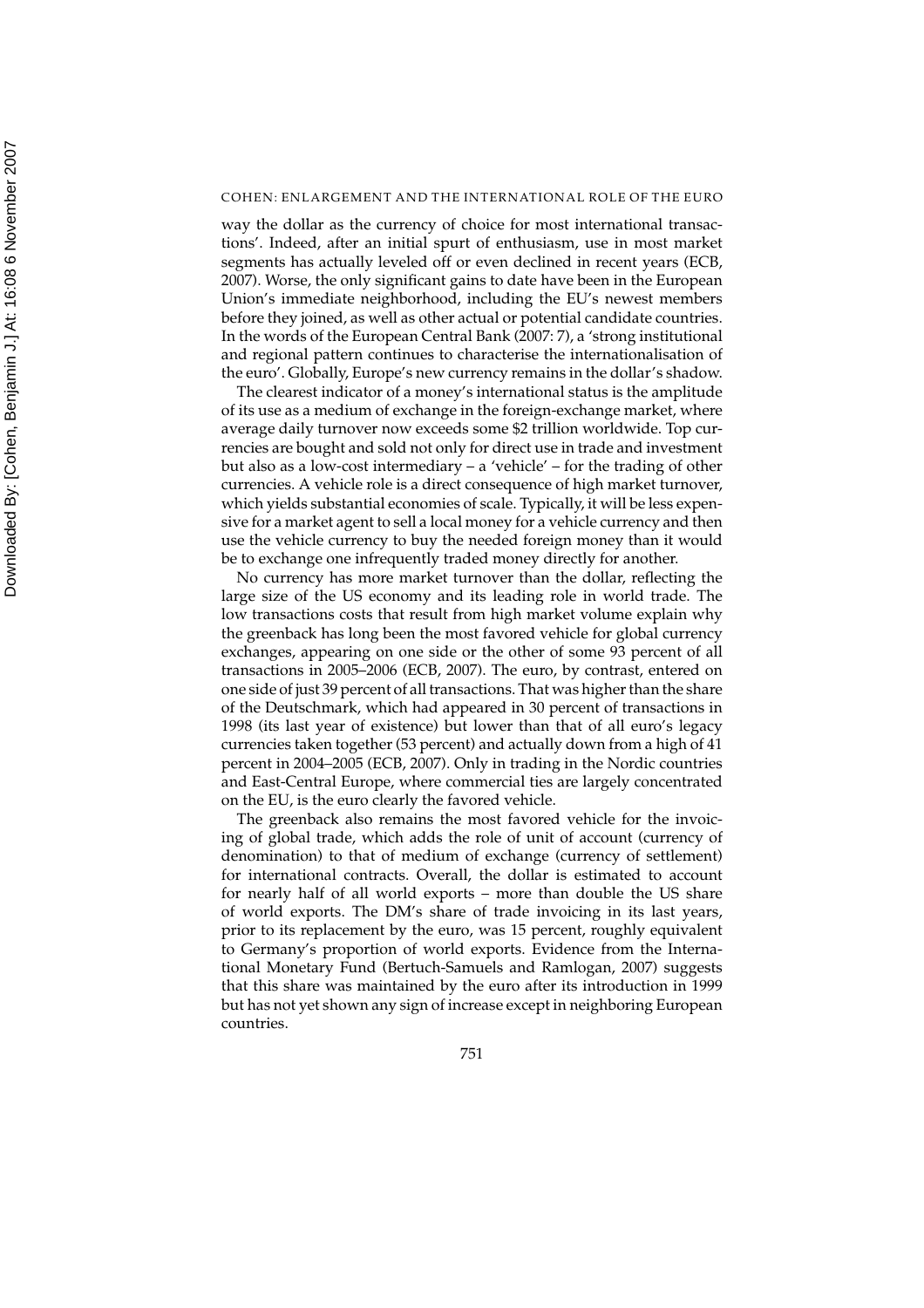Likewise, the dollar remains the most favored store of value in global capital markets, where the euro has yet to catch on significantly as an investment medium for international portfolio managers. There has been some increased use of the euro as a financing currency (a vehicle for borrowing). Non-European borrowers have been attracted by the opportunity to tap into the much broader pool of savings created by the consolidation of EMU. Overall, the share of the euro in the stock of international debt securities rose strongly, from roughly a fifth in 1999 to nearly half by the end of 2005, before falling back by a few percentage points in 2006 (ECB, 2007). But again, most of the increase came from immediate neighbors (mainly recent or prospective EU members). Borrowers in Asia and Latin America continue primarily to use the dollar. Moreover, these developments represent growth only in the *supply* of euro-denominated assets. On the demand side, foreign investors so far have been slower than anticipated to add to their holdings of euro-denominated assets, despite the greater depth and liquidity on offer. Most issues have been taken up by European investors, making them in effect 'domestic'. Outside EMU, the euro's overall share of portfolios has changed little from the previous aggregate of legacy currencies. Similar patterns have also prevailed in international banking markets (ECB, 2007).

So far, therefore, the story is unencouraging – certainly not the happy outcome that so many had predicted. The old dream has been delayed. Other than within the European region itself, use of Europe's new currency has shown little sign of growth and may indeed have already begun to settle down. All this is a far cry from attaining full parity with the dollar in as little as 5–10 years.

## **III. DREAM REVIVED?**

Yet despite the euro's disappointing performance to date, hope lives on, now buoyed by the prospect of a significant increase of membership. Enlargement of the EU will mean, in time, an expanded EMU, too. Bigger, it is said, will also be better. Greater numbers will enhance the currency's power and prestige, increasing its attractiveness as a rival to the dollar. Europe's grand dream has been revived.

#### **Enlargement**

The European Union's enlargement in May 2004 added ten new 'accession countries', bringing total membership of the EU to 25. Two more neighbors, Bulgaria and Romania, joined in January 2007; and yet others, including more successor states of the former Yugoslavia and even Turkey, hope to follow in the more or less distant future. All are legally obligated, sooner or later, to adopt the euro. The only question is when.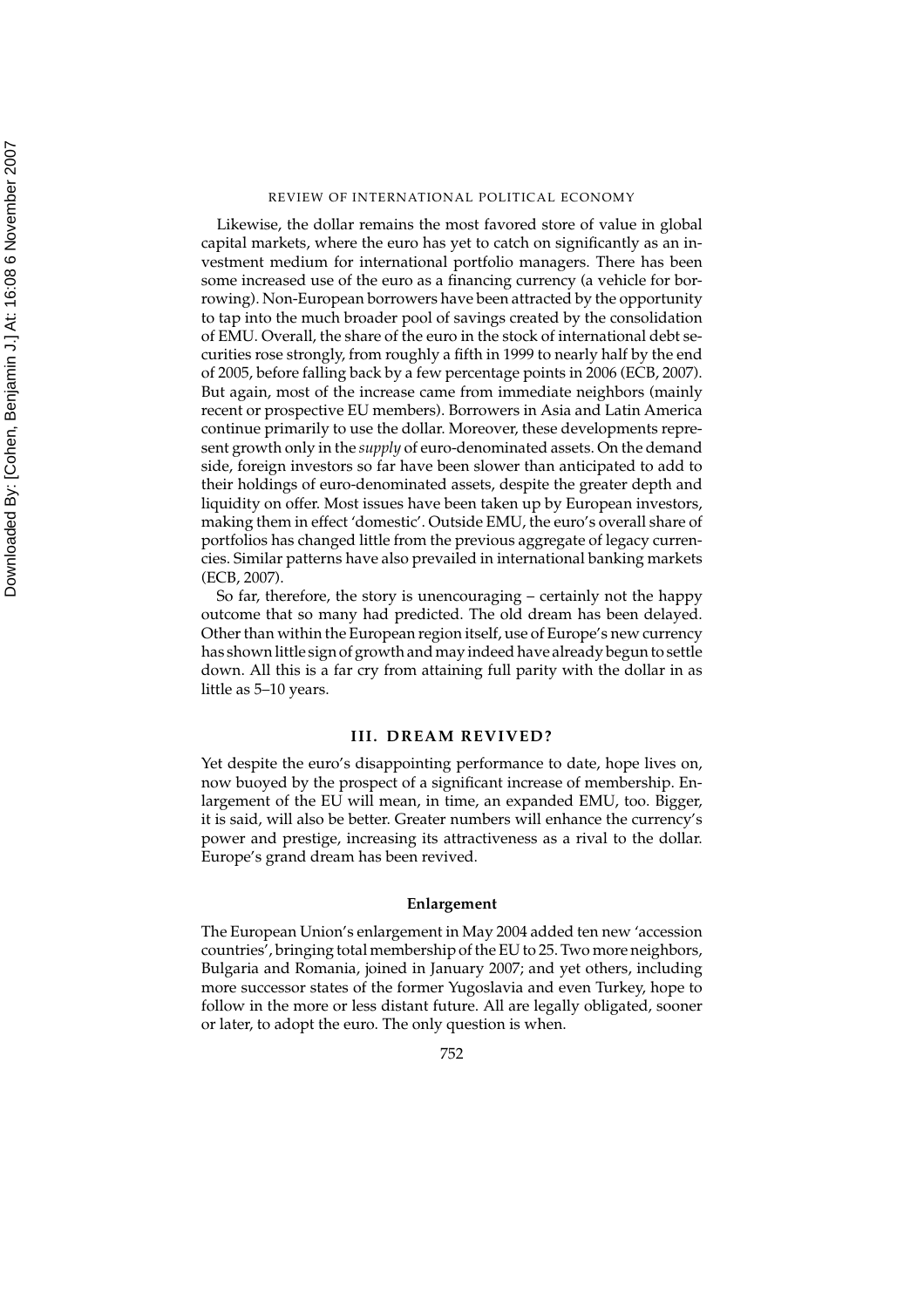Upon entering the EU, each accession country is automatically enrolled in EMU with a 'derogation'. Simply put, derogation means that adoption of the euro is mandatory but only when the country is deemed ready. Several critical conditions must be satisfied first – the same so-called convergence criteria that were demanded of present participants before they could join EMU. The convergence criteria were first spelled out in the 1992 Maastricht Treaty (Article 109j), which brought the euro into existence. The four familiar conditions are:

- 1. Relative price stability in practical terms, an average rate of consumer price inflation, observed over a 1-year period, that does not exceed by more than 1/2 percentage points the average rate of inflation in the 'three best performing Member States in terms of price stability';
- 2. interest-rate stability in practical terms, a year-average nominal interest rate on a 10-year benchmark government bond no more than two percentage points above the average in the three best performing member states;
- 3. fiscal stability specifically, a fiscal deficit below 3 percent of GDP and public debt totaling less than 60 percent of GDP; and
- 4. exchange-rate stability specifically, participation in the pegging arrangement known as the Exchange Rate Mechanism (ERM) for at least 2 years while the country's currency trades against the euro without severe tensions, within 'normal fluctuation margins'. Because the present Exchange Rate Mechanism is a successor to an earlier arrangement that existed before 1999, it is usually referred to as ERM2 to distinguish it from its predecessor.

It is not expected that all accession countries will manage to satisfy the necessary conditions at the same pace. Key is the exchange-rate criterion. To date, only eight of the 12 new members admitted in 2004 and 2007 have even tried to commit formally to ERM2. These are Bulgaria, Estonia and Lithuania, which carried over their long-standing currency boards anchored on the euro; Cyprus, which already had a firm euro peg; Latvia and Malta, which converted basket pegs to the euro; and Slovakia and Slovenia, which moved from managed flexibility to stable euro pegs. The largest accession countries – the Czech Republic, Hungary, Poland, and Romania – so far have opted to preserve a higher degree of exchange-rate flexibility.

Accordingly, target dates for adoption of the euro vary considerably. The first to make the move were Slovenia, which joined the zone in January 2007, and Cyprus and Malta, which will enter in January 2008. Estonia, Latvia, and Lithuania had all hoped to join in 2007 or 2008 but have been forced to postpone because of excessively high inflation rates. Slovakia has tentatively penciled in January 2009 but may also postpone, while Bulgaria and the Czech Republic have in mind 2010 at the earliest. Hungary has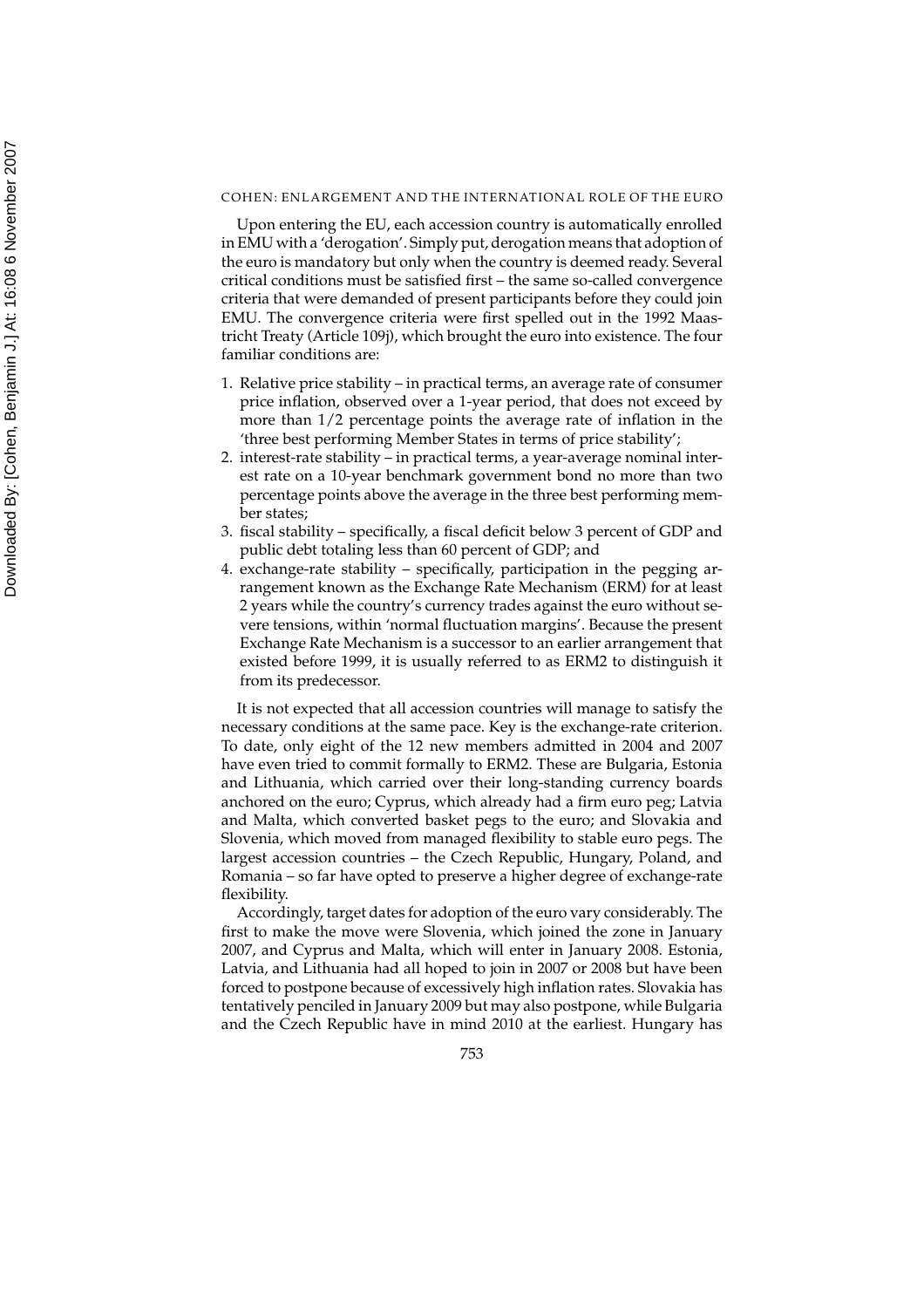abandoned its target of 2010 without rescheduling. Poland and Romania have not even tried yet to set a timetable for joining.

Goals have slipped because disillusionment with the euro is on the rise, especially in the larger accession countries. Adoption of the euro was once viewed as a badge of honor. But policy makers have come to understand, as one recent study puts it, that while 'membership has its benefits . . . these benefits are not free. Being part of a currency union requires discipline, and the loss of the exchange rate as an instrument for coping with economic shocks can be costly' (Ahearne and Pisani-Ferry, 2006: 1). The convergence criteria are proving a very tough hurdle. Moreover, resistance is spurred by concerns over the prospective loss of monetary autonomy. In some instances, adoption could be delayed for years.

Much, obviously, remains uncertain. All we know for sure is that, sooner or later, the number of economies in the euro zone is supposed to be a lot bigger than it is now.

#### **Size matters, but . . .**

But will bigger really be better? The case for such a presumption seems clear. Larger numbers will mean an even broader transactional network, increasing exponentially the potential for network externalities. Hence, conclude many, the euro is bound to grow even more attractive as a rival to America's greenback. That is the logic of Mundell (2000: 60), for example, who has argued that 'the outlook for the euro is very favorable [because] as the EU expands into the rest of Central Europe, the euro will have a substantially larger transactional domain than the dollar'. Likewise, it is the logic of Jacques de Larosière (2002: 15–6), former managing director of the International Monetary Fund (IMF). 'The euro's position as a reserve currency will progress in the future', de Larossière asserts, because 'with the monetary integration of candidate countries to the European Union, we see the geographic reach of the euro is likely to expand considerably'. Prospects for Europe's money as an international currency are assumed to depend directly on the absolute size of its economic base.

Nowhere is the logic clearer than in the writing of Fred Bergsten, long one of the euro's biggest boosters. What qualifies a currency for international status? 'There is good reason', Bergsten (1997: 25, 27) contends, 'to believe that the relative size of key currency countries' economies and trade flows is of central salience.... The sharp increase in the size of the economy and trading unit underlying the European key currency could produce a quantum leap in the international role of that asset'. The old DM had first gained widespread acceptance when Germany accounted for no more than 9 percent of world output and 12 percent of world trade. The 12 original members of EMU would more than double both ratios; enlargement is adding even more. A dramatic rise in euro use, therefore, should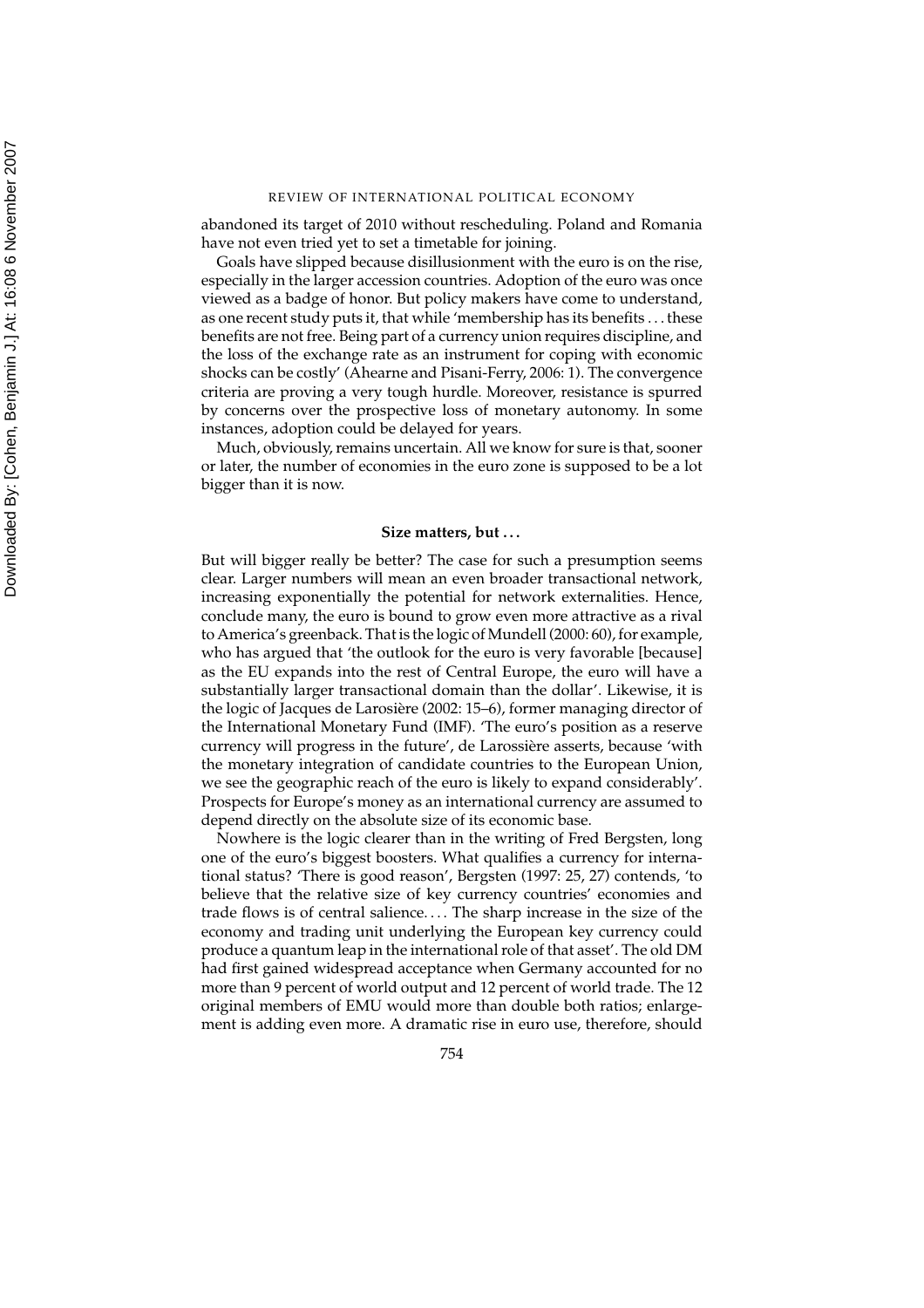be expected as well. In Bergsten's (1997: 27) words: 'In the eventual steady state, a rise of 65–250 percent in the size of the relevant economic base could be expected, which would expand the potential size of the currency's role by 30–335 percent'.

Arguments like these, however, are far too simplistic to be taken seriously. As economist Barry Eichengreen (1997: 50, 52) has noted in a comment on Bergsten: 'This argument allows no role for other determinants. ... One cannot forecast the international role of the euro simply by replacing a Germany that accounts for 9 percent of world output with an EU that accounts for 31 percent'. Size no doubt matters. Economies as small as, say, Norway or Sweden could never realistically hope to see their currency compete for global status. Patently, the network externalities would be too limited. But while a large economic base may be necessary, it is hardly sufficient. For a period in the 1980s, Italy's GDP surpassed that of Britain. No one, however, rushed to substitute lire for sterling as a vehicle for trade or investment. Clearly other factors matter, too.

# **IV. TRANSACTIONS COSTS**

What are these factors? As indicated, my previous work suggests that three factors, in particular, have played a crucial role in the euro's story so far – transactions costs, an anti-growth bias, and issues of governance. The question is: How will enlargement affect each of the three? In each instance, my answer is unequivocal: Larger numbers will simply make matters worse. Enlargement will delay even more Europe's grand dream for the euro.

## **Market segmentation . . .**

Begin first with transactions costs – the cost of doing business in euros. Transactions costs directly affect a currency's attractiveness as a vehicle for exchange transactions or international trade. At its birth, Europe's new money obviously offered a large and expanding transactional network, thus promising substantial network externalities. But even so, it was clear that the dollar would be favored by the natural advantage of incumbency unless euro transactions costs, which began high relative to the widely traded greenback, could be lowered to a more competitive level. The same scale economies that encourage use of a currency in the first place are also responsible for what specialists call 'hysteresis' or 'ratchet effects'. Adoption of a new currency tends to be resisted unless the money can be expected to be truly cost-effective.

From the start it was understood that the cost of doing business in euros would depend directly on what could be done to improve the structural efficiency of Europe's financial markets. The point was put most cogently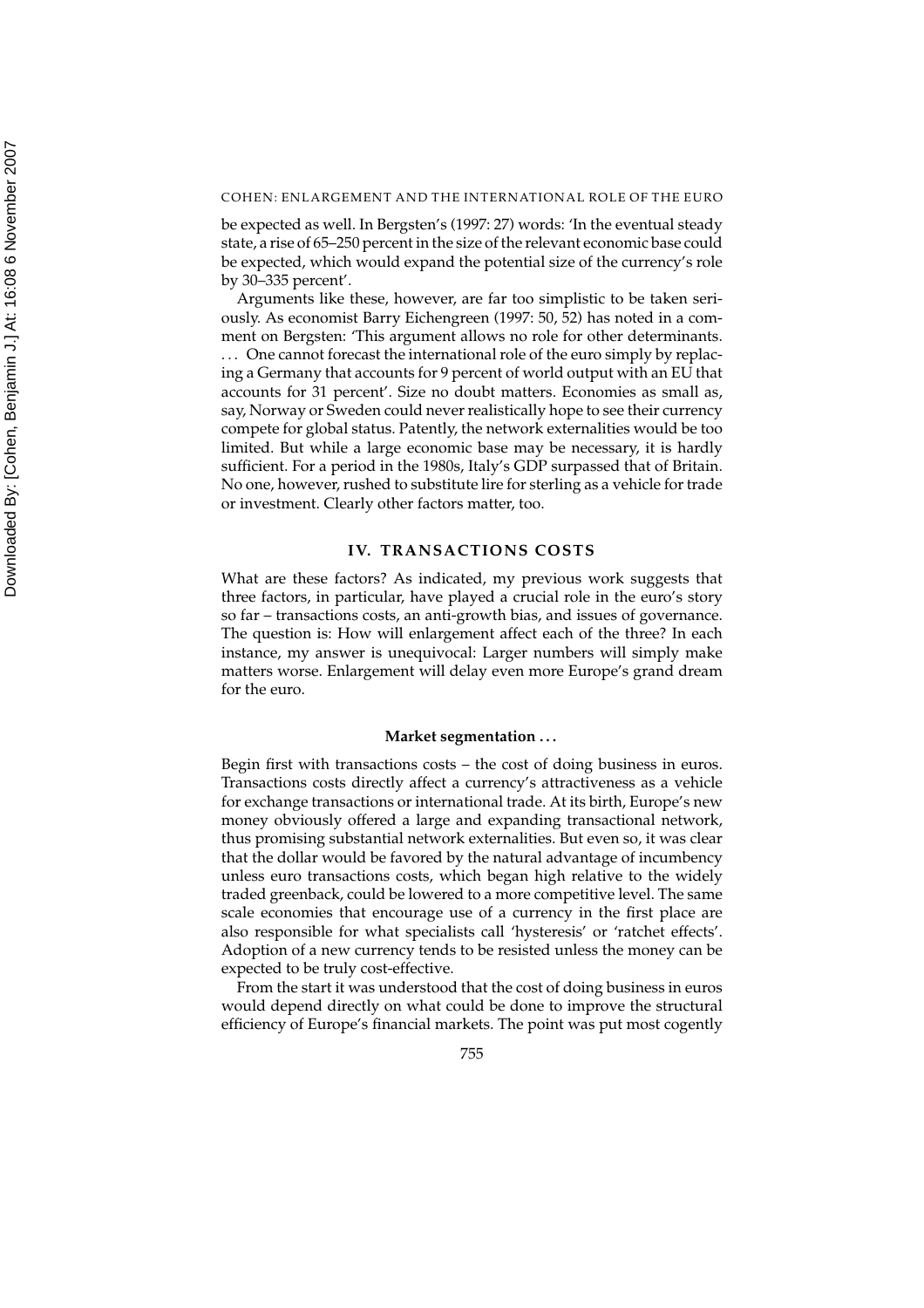by economists Richard Portes and Hélène Rey (1998: 308): 'The key determinant of the extent and speed of internationalization of the euro will be transactions costs in foreign exchange and securities markets'.

On the face of it, prospects for euro transactions costs looked good. In purely quantitative terms, introduction of the new currency promised to create the largest single-currency capital market in the world. That expansion, in turn, was expected to trigger major qualitative improvements in depth and liquidity, knitting previously segmented national markets together into an integrated whole. As matters have turned out, however, Europe's reach has fallen considerably short of its grasp.

In practical terms, admittedly, much has been accomplished despite some foot-dragging by member governments. Integration at the retail level – the realm of bank accounts, mortgages, insurance policies, and the like – continues to be impeded by a plethora of interconnected barriers, including a diversity of settlement systems that fragment liquidity and reduce transactional convenience (Berglöf et al., 2005). But change clearly has been significant at the wholesale level where, in the words of *The Economist* 'financial markets in Europe became much more integrated and more interesting' (*The Economist*, 2005: 10). The elimination of exchange risk inside the euro zone has intensified competition among financial institutions, encouraging cost-cutting, innovation, and consolidation. Progress has been particularly impressive in short-term money markets, syndicated bank lending, credit derivatives, and the corporate bond sector.

Nonetheless, it is evident that the dollar's cost advantage will persist so long as the EU is unable to offer a universal financial instrument that can match the US Treasury bill for international investor liquidity and convenience. This is a deficiency that will be difficult, if not impossible, to rectify so long as Europe, with its separate national governments, lacks a counterpart to the Federal government in Washington. Under the circumstances, the best the Europeans could do was to encourage establishment of selected benchmark securities for the public debt market. Gradually three euro benchmarks have emerged: the German Bund at 10 years, the French bond at 5 years, and the Italian bond at 2 years (Rey, 2005: 112). But such a piecemeal approach falls far short of creating a single market as large and liquid as that for US government securities. Full consolidation of the public debt market remains stymied by variations in legal traditions, procedures, issuance calendars, and primary dealer systems.

Notably, yield differentials in the public debt market have shrunk significantly since the euro was born, suggesting that interchangeability among national issues has increased somewhat. But the convergence of yields is far from complete. Investors continue to treat the debts of EMU governments as imperfect substitutes, mostly owing to differences in perceived default risk (Codogno *et al*., 2003). And these differences of perception could eventually be compounded as a result of a decision by the ECB in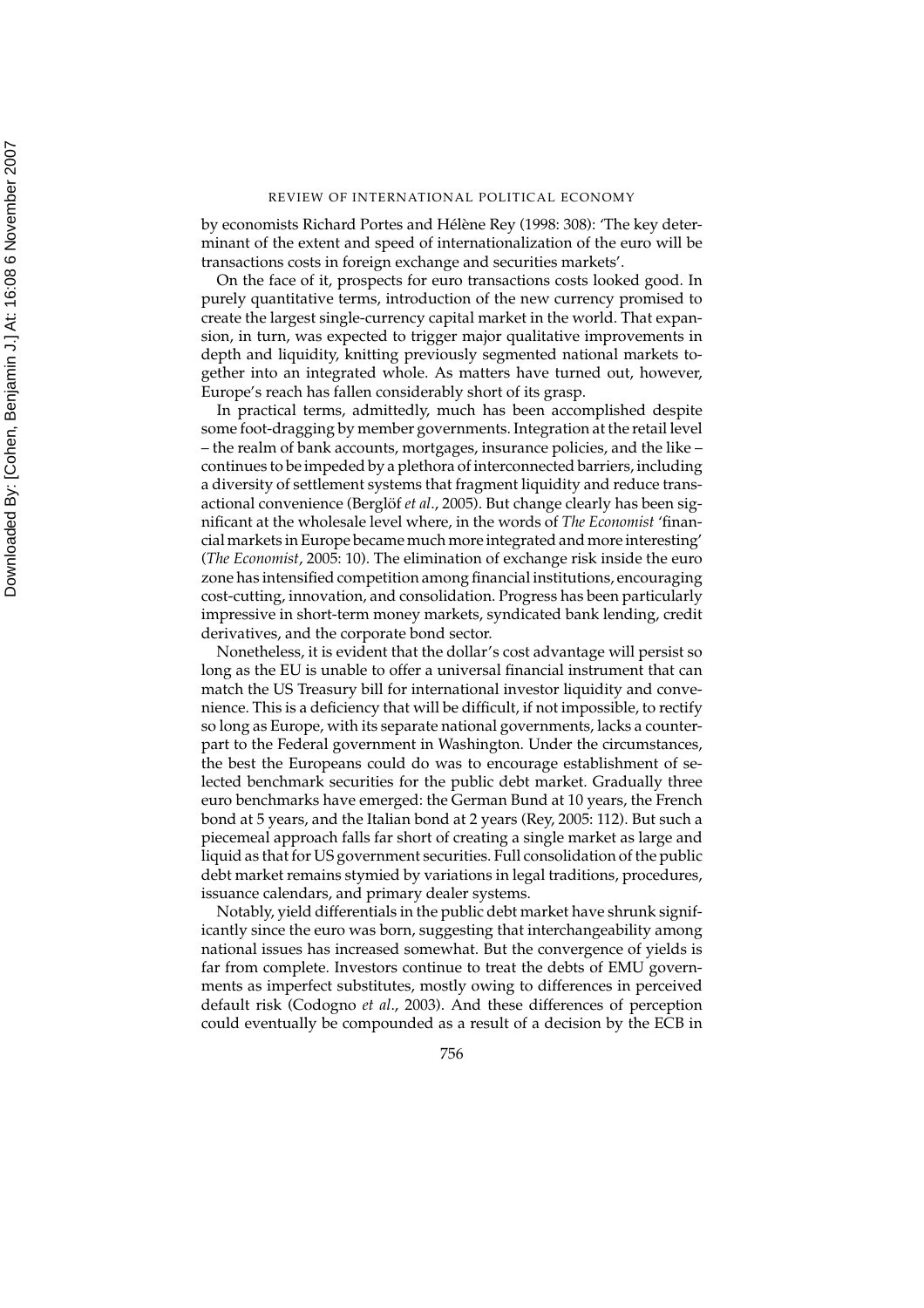November 2005 to limit the collateral it will accept in refinancing ('repo') operations with European commercial banks. Previously, the ECB had accepted all euro-zone government bonds indiscriminately, as if the debts of EMU member states were all equally creditworthy. Now, however, the Bank intends to be more selective. Bonds must have a single A-rating or better from at least one of the three main rating agencies (Moody's, Standard and Poor's, and Fitch). Observers expect that this decision will lead commercial banks, over time, to be much more selective in their choice of issues, accentuating yield spreads (*Financial Times,* 9 November 2005).

On balance, therefore, segmentation of the public debt market has proved difficult to overcome; and that, in turn, means that the cost of doing business in euros remains a drag on the currency's attractiveness. Though efficiency gains in financial markets have been substantial, they clearly are insufficient on their own to significantly improve the euro's cost-effectiveness relative to the dollar. Owing to the greater liquidity and convenience of the US Treasury bill, America's greenback continues to benefit from the advantages of incumbency.

## **. . . Prolonged**

None of this will be improved by enlargement. Indeed, the reverse is more likely to be true. Larger numbers, obviously, will make it even more difficult to overcome the segmentation of Europe's public debt market. The variety of securities, procedures, and dealer systems will become even more pronounced. Likewise, spreads are likely to diverge even more as compared with yields on the issues of present EMU members. The euro zone will be even further from creation of a universal instrument comparable to the US Treasury bill.

Indeed, larger numbers could even slow the pace of financial-market integration generally. The main reason is the more primitive level of development of institutions and regulatory arrangements in accession countries, as compared with EMU's original members. Banking systems, exceptionally, are relatively advanced due to widespread foreign ownership. In the 1990s, banks in the Baltic states and East Central Europe were largely privatized. Most ended up in foreign hands, bringing immediate benefits in terms of fresh capital and innovation. Other sectors, however, have lagged behind, especially markets for equities and derivatives. Regulatory and supervisory systems, despite efforts at modernization, are still largely deficient in such key areas as the assessment of credit risk (Schadler *et al*., 2005: 41–2). Weaknesses like these are likely to encourage foot dragging by new members even more pronounced than that of existing EMU members, for two reasons.

First is the sheer cost of the adjustments that will be required to knit new entrants into the euro zone's nascent capital market. Since they start from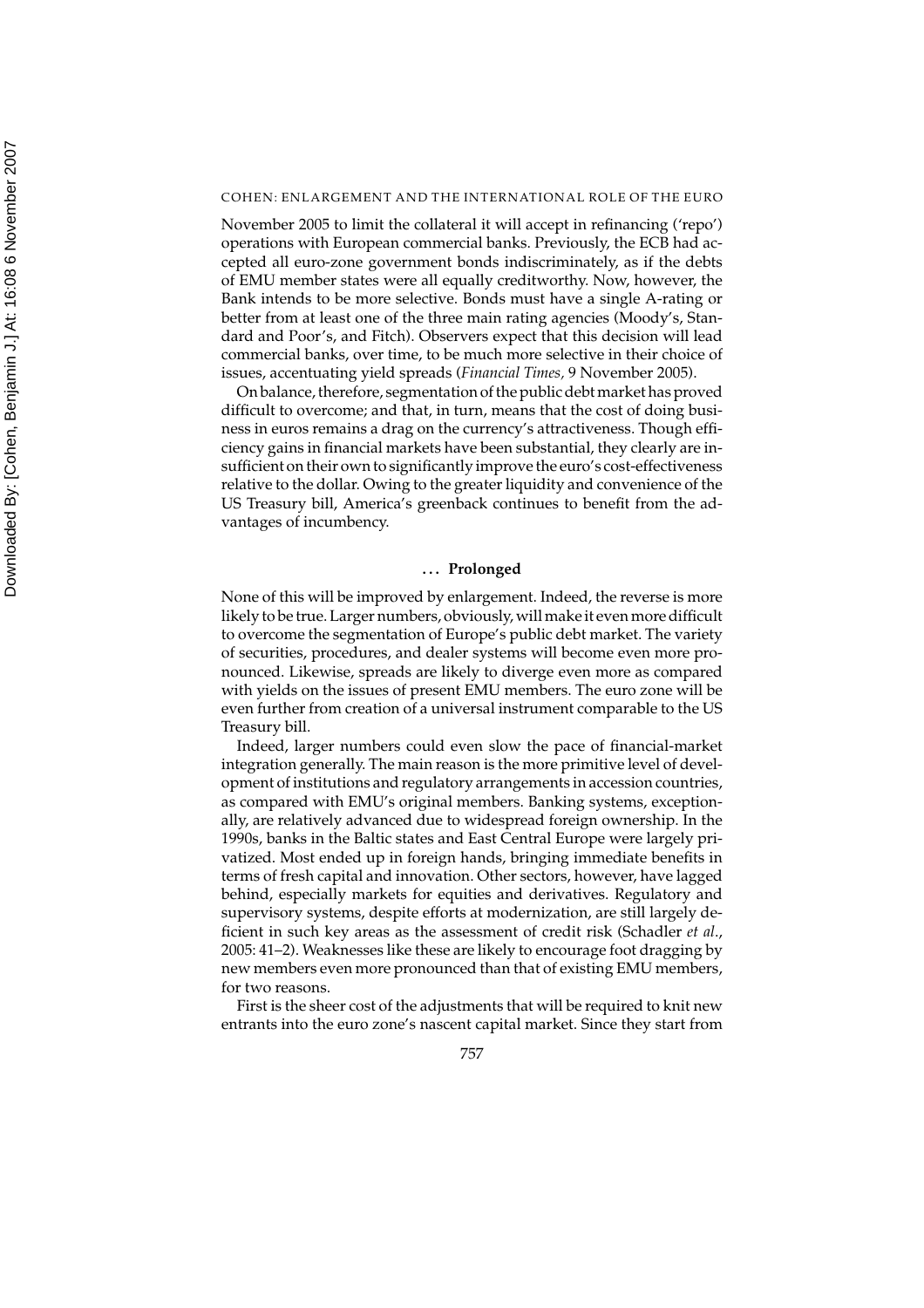a lower level of development, they will need even more extensive reforms at both the retail and wholesale levels in order to get up to speed. But since these are by no means rich economies, governments could prove to be even more stubborn in their resistance to further market-opening measures.

Second is the higher risk of financial crisis in accession countries as they move into the euro zone. Most of these economies offer relatively high rates of return on capital, making them attractive targets for investment. Analysts generally expect that with the elimination of exchange risk, there will be even greater incentives for capital inflows, which eventually could generate overheating, asset price bubbles, and unsustainable increases of indebtedness. The risk is concisely summarized by a recent IMF study (Schadler *et al*., 2005: 56, 65–6): 'Rapid credit growth looms on the horizon for each [accession country] . . . A critical concern with rapid credit expansion is the risk of banking distress or even a banking crisis . . . Adjustment in the aftermath of overheating or asset price bubbles may well be difficult without an exchange-rate instrument to effect needed changes of relative prices'. Worries about such vulnerabilities could make governments even less willing to rush into the process of financial integration.

For both reasons, the path to efficiency gains in financial markets could be even more obstructed than in the present EMU. If anything, enlargement will prolong the segmentation of most financial markets in the euro zone, not just the public debt market. Significant reductions in the cost of doing business in euros, therefore, will long remain beyond Europe's grasp.

# **V. ANTI-GROWTH BIAS**

A second critical factor inhibiting the internationalization of the euro is a serious anti-growth bias that appears to be built into the institutional structure of EMU. By impacting negatively on yields on euro-denominated assets, this bias directly affects the currency's attractiveness as a long-term investment medium.

When EMU first came into existence, eliminating exchange risk within the European region, a massive shift was predicted in the allocation of global savings as compared with holdings of European assets in the past. Yet as the ECB (2007) has ruefully noted, international portfolio managers have been slow to move into the euro. Liquid funds have been attracted when there was prospect of short-term appreciation. But underlying investor preferences have barely budged, in good part because of doubts about prospects for longer-term economic growth in the euro zone. In turn, one of the main causes for such doubts seems to lie in the core institutional provisions of EMU governing monetary and fiscal policy, the key determinants of macroeconomic performance. In neither policy domain is priority attached to promoting real output. Rather, in each, the main emphasis is on other considerations that tend to tilt policy toward restraint, imparting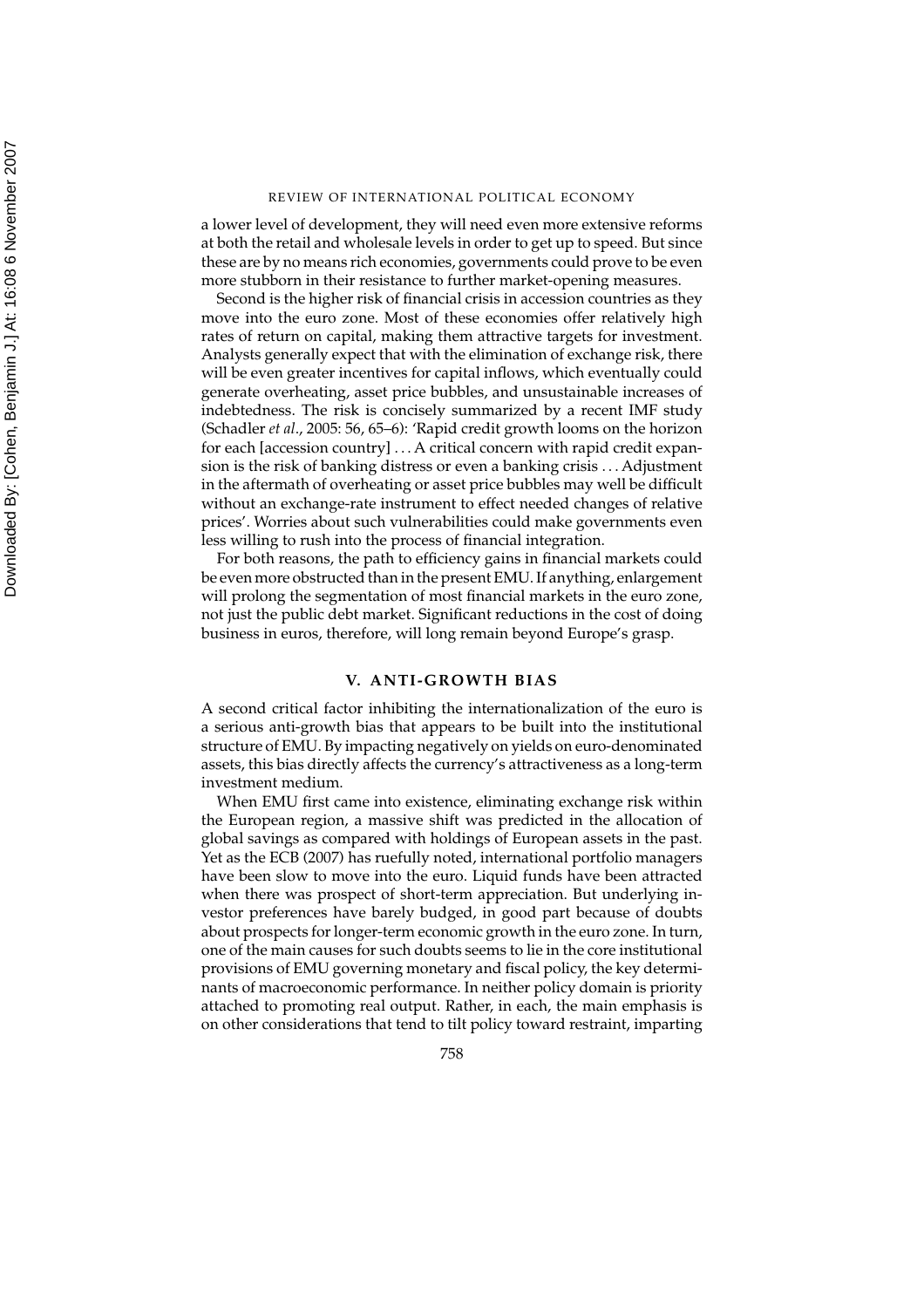a distinct anti-growth bias to the euro zone as a whole. As *The Economist* (29 April 2006: 38) laments, the euro 'has provided currency stability but has done little to promote growth'. Opportunities for future investment returns are therefore more limited than they might be otherwise.

Here too there is reason to believe that enlargement will simply make matters worse. Overall, the economies of accession countries may be small as compared with older members. Together, the EU's newest members have added no more than 10 percent to the GDP of the economic union as a whole. Nonetheless, the entrance of new members into the euro zone can be expected to tilt monetary and fiscal policy even more toward restraint, further dampening investment returns.

## **Monetary policy**

On the monetary policy side, the European Central Bank, unlike many other monetary authorities, was created with just one policy mandate – to maintain price stability. Moreover, the ECB is formally endowed with absolute independence, largely insulating it from political influence. Legally, the ECB is free to focus exclusively on fighting inflation, even if over time this might be at the cost of stunting real growth. In practice, naturally, the ECB is not wholly insensitive to growth concerns. Nonetheless, the overall orientation of ECB priorities is clear. Summarizes Hannes Androsch (2007: 48), formerly finance minister of Austria: 'The ECB is obliged to focus on fighting inflation, not promoting general economic development, and they are overdoing it.... We are not fully using the growth potential I think Europe has'.

With enlargement, the ECB's restrictive bias may be expected to become even more pronounced owing to an inherent tendency toward higher inflation in the EU's new member economies. All of the accession countries are relatively poor as compared with the older partners. All will be seeking to catch up to the income levels of the more advanced economies by promoting productivity gains in key sectors. Generally, in such situations, productivity gains tend to be more rapid for tradable goods (exports and import-competing production) than for nontradables, since tradables face the most competition and tend to attract the largest share of technologyintensive foreign direct investment. However, as wages in the tradables sectors rise with productivity, they also bid up wages in nontradables production, which in turn forces up the prices of nontradables relative to those of tradables. The result is an increase of aggregate inflation even though tradables prices are held down by competition from abroad – a process known as the Balassa–Samuelson effect.

The pressures of the Balassa–Samuelson effect are already evident in many of the accession countries, including most notably the three Baltic states, all of which have been forced to postpone entry into the euro zone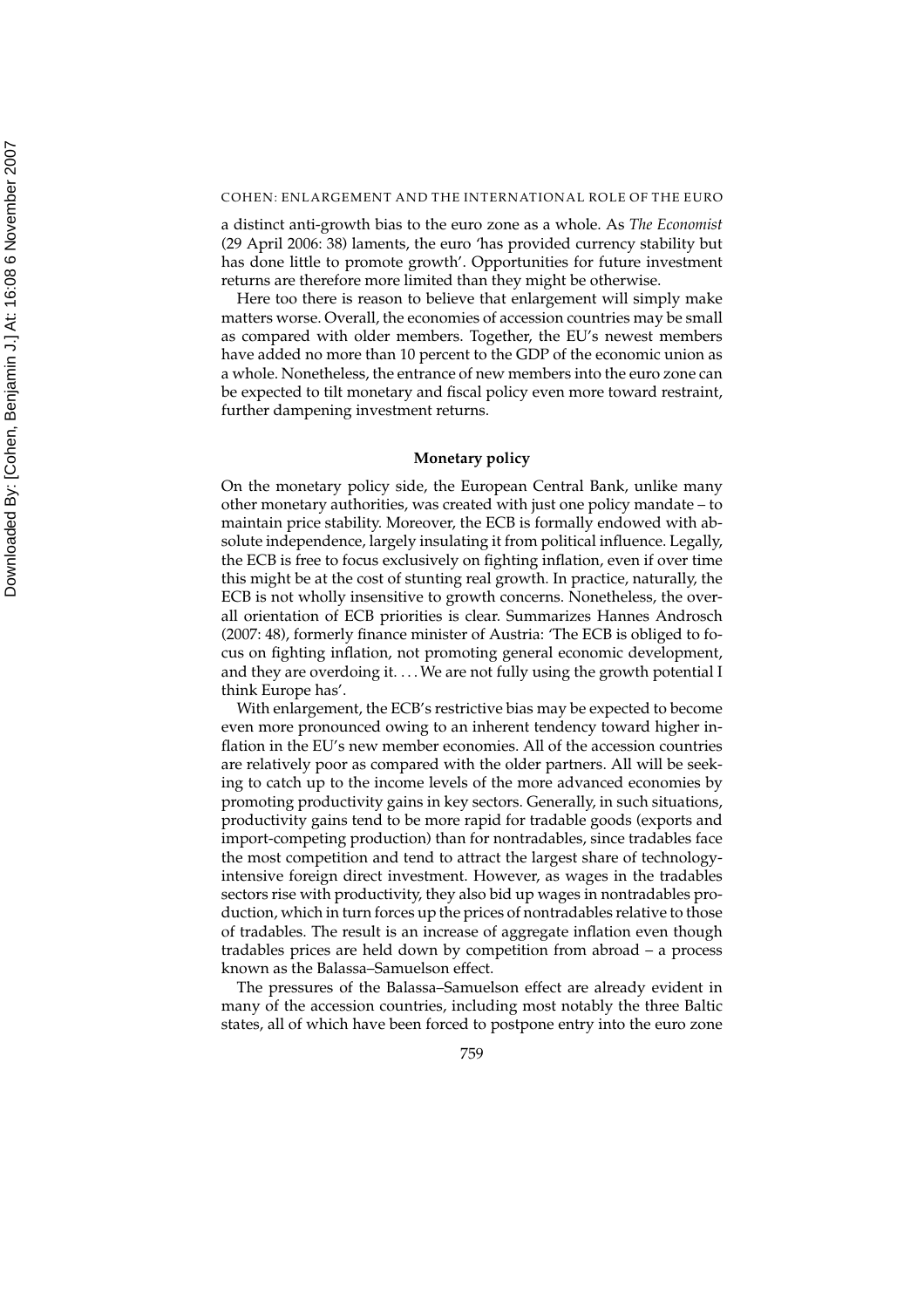because of high inflation. Only a few, such as the Czech Republic and Slovenia, have come even close to matching the low inflation experience of the EU's best performing economies. True, all the new members are making a determined effort to keep prices under control. With luck, most eventually may even be able to compress their inflation rates long enough to meet the first of the Maastricht Treaty's four convergence criteria (relative price stability). Once inside EMU, however, they almost certainly will find it difficult to suppress sustained price increases for long.

Over time, higher inflation in the accession countries could be avoided only by allowing an appreciation of their nominal exchange rate. But once they become part of the euro zone, that option is ruled out *ex hypothesi*. Hence, the average inflation rate for the EMU as a whole will be subject to systematic upward pressure, inducing an even more restrictive monetary policy than has prevailed until now. The ECB can be expected to get even tougher in fighting inflation. That in turn will lower even more prospects for growth of returns on euro-denominated assets.

# **Fiscal policy**

The story is much the same on the fiscal policy side, where euro-zone governments have formally tied their hands with their controversial Stability and Growth Pact (SGP). The SGP, first set up in 1997, was intended to implement the 'excessive deficit procedure' called for by the Maastricht Treaty (Article 104c). In effect, it extrapolates from the third of the Treaty's four convergence criteria (fiscal stability) to the period after countries join the euro zone. The key provision is a strict cap on national budget deficits at 3 percent of GDP. The tight restraint makes it difficult for elected officials to use budgetary policy for contracyclical purposes, to offset the anti-growth bias of monetary policy.

Here also, we know, practice has increasingly diverged from principle, with a number of EMU's original members – including, most notably, France and Germany – repeatedly missing the SGP's 3 percent target. We also know that little has been accomplished to make the Pact more effective, apart from some limited reforms in 2005. To some, these facts mean that the SGP has no 'bite'. Empirical evidence, however, suggests that for most of EMU's smaller members the Pact has in fact exercised a significant discipline (Annett, 2006). Moreover, can anyone doubt that deficits might be even larger yet in the absence of the SGP? Historically, many EMU governments routinely ran deficits in excess of 3 percent; most had to struggle to qualify for membership in the first place. De facto, therefore, if not de jure, the SGP straitjacket remains a constraint on euro-zone countries, perpetuating an anti-growth bias in fiscal policy, too. And here also the restrictive impact is likely to become even more pronounced as EMU grows in size.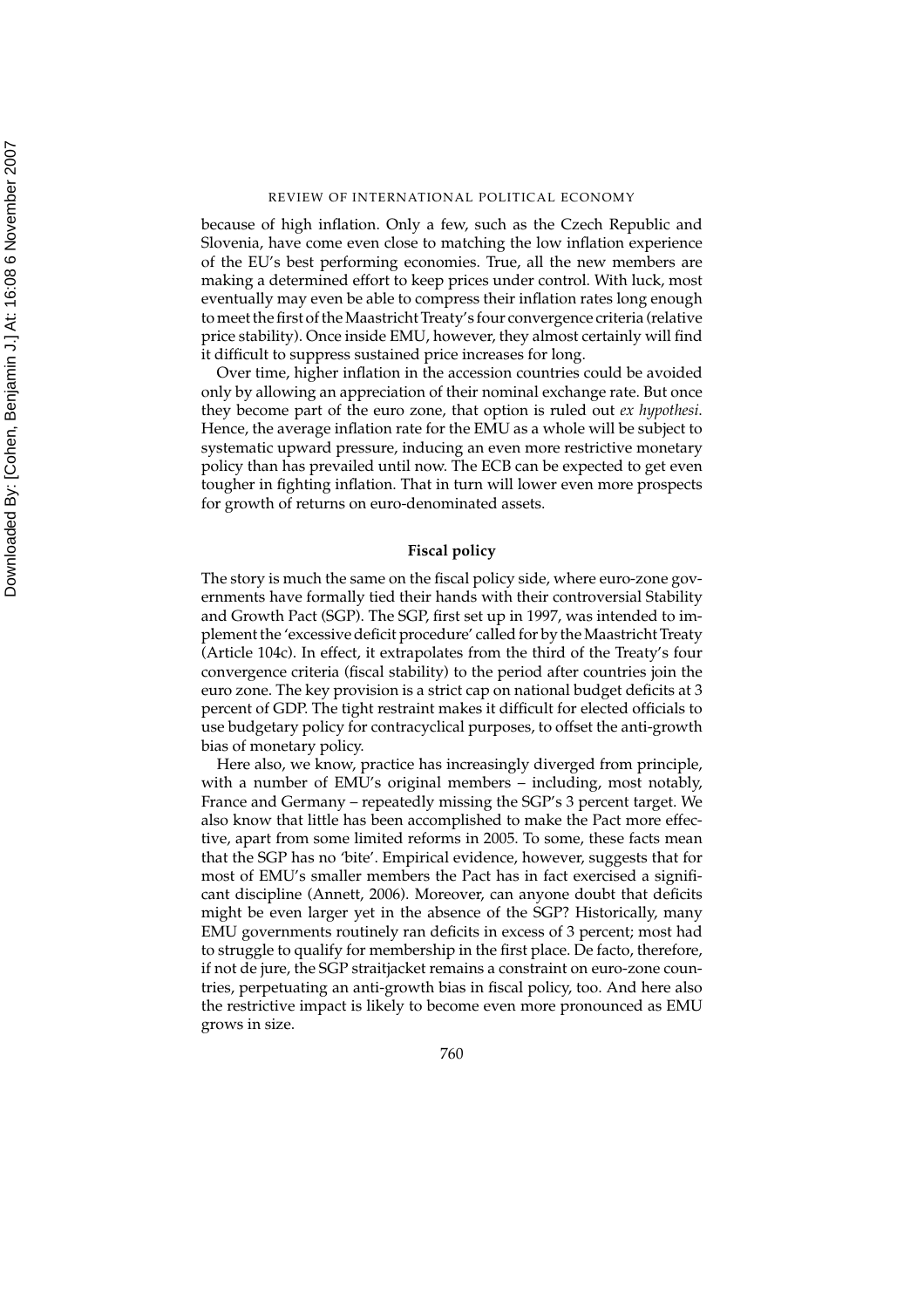The reason is simple. EU membership imposes a heavy burden on government budgets. Once they join the club, new members must begin contributing to the central EU budget. They must also conform to all of the requirements of EU legislation, the *acquis communautaire*, which will compel them to increase spending on such vital needs as infrastructure, social services, and environmental quality. Though most will find some of the pressure alleviated by financial assistance from EU institutions, net benefits will be limited by cofinancing requirements. Overall, therefore, there is no doubt that fiscal policy in accession countries will be severely tested. Membership could raise budget deficits by amounts as large as 3 or 4 percent of GDP unless offset by higher taxes or parallel expenditure cuts (Kenen and Meade, 2003: 5–7).

Accordingly, most new members can be expected to be persistently preoccupied with deficit reduction, leaving little leeway for the use of budgetary policy to counterbalance a restrictive monetary policy. Apart from the three countries that have already been admitted to the euro zone (Cyprus, Malta, and Slovenia), only the Baltic states today seem able to live comfortably under the SGP's 3 percent cap. Elsewhere, substantial deficit problems are the rule, particularly in the largest accession countries. Almost certainly, austerity measures will be called for that could have the effect of retarding real growth.

The net impact will be considerable. It may be an exaggeration to claim, as has the president of the Czech Republic, that the rigidities of the SGP will create weak and dependent 'transfer economies' like East Germany after reunification (Klaus, 2004: 176). The outlook need not be that dismal. But for many of the accession countries, budget constraints clearly will be tight. It does not seem unreasonable, therefore, to expect that for entering countries budgetary policy will on balance be tilted even more toward restraint. Overall, the extra fiscal pressures will add substantially to EMU's anti-growth bias, again lowering prospects for improvement of returns on euro-denominated assets.

# **VI. GOVERNANCE**

Finally, there is the governance structure of EMU, which for the euro's prospects as an international currency may be the biggest obstacle of all. The basic question is: Who is in charge? The answer, regrettably, has never been easy. From the start, uncertainty has reigned concerning the delegation of monetary authority among governments and EU institutions. In principle, the distribution of responsibilities is clear. In practice, however, the Maastricht Treaty – being the product of a complex political negotiation – naturally embodies a variety of artful compromises and deliberate obfuscations, resulting in a strikingly high degree of ambiguity about just how the euro zone is actually to be managed. Jurisdictional lines are anything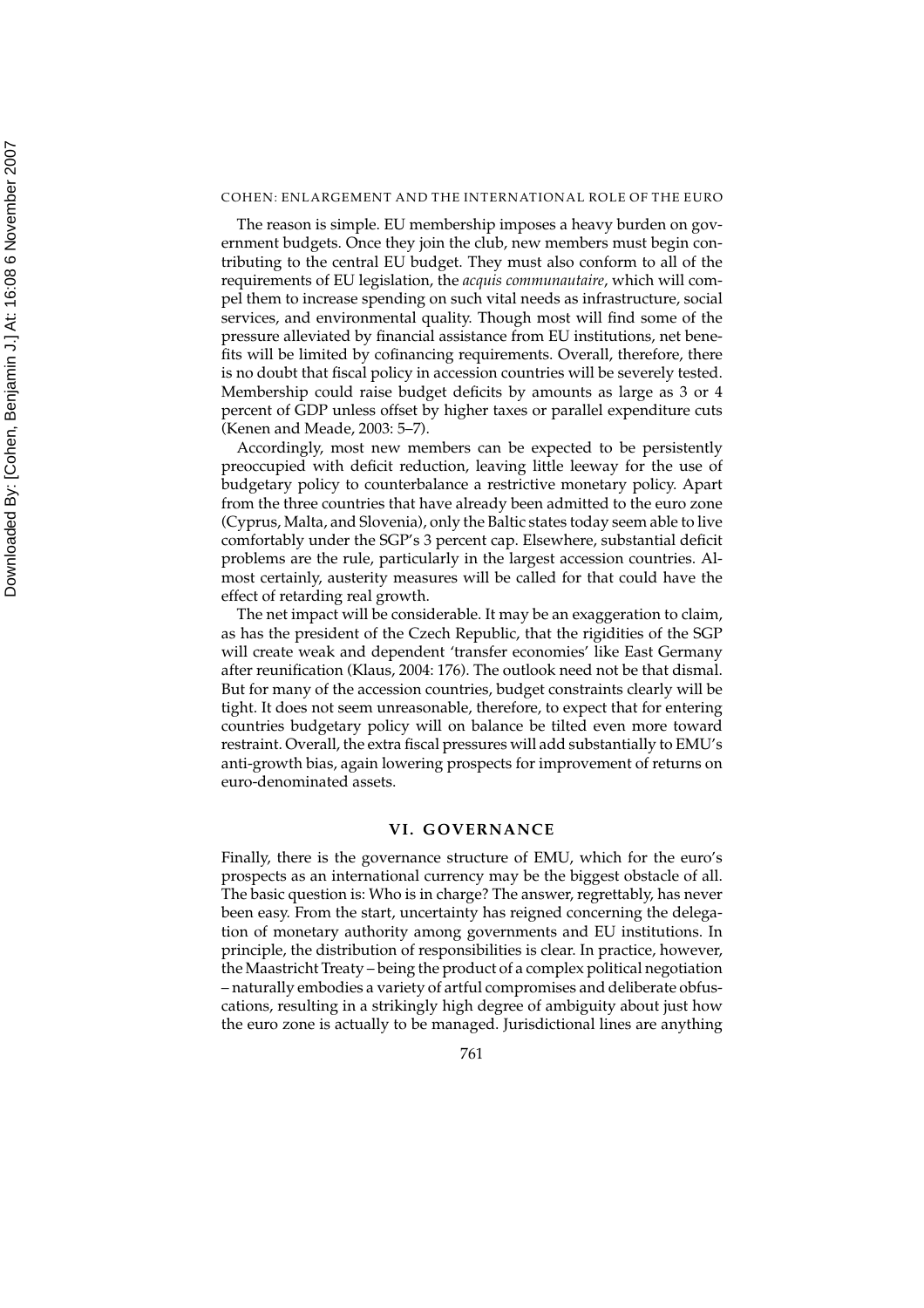but transparent; the details of accountability are equivocal and obscure. None of this is apt to cultivate a comfortable trust in the euro. Indeed, market actors outside EMU may be excused for hesitating to commit themselves to what looks rather like a pig in a poke – even if transactions costs could be lowered to competitive levels and even if returns on European assets could be significantly improved.

Three key provisions may be cited. First is the governance of EMU's core institution, the European Central Bank. Second is the delegation of responsibility for ensuring financial stability across the euro zone as a whole. And third is the issue of external representation: Who speaks for the euro on the broader world stage?

## **The European Central Bank**

Practical operational control of monetary policy lies in the hands of the ECB's Executive Board, made up of the President, Vice-President, and four other members. Overall managerial authority, however, is formally lodged in the Governing Council, which in addition to the six-member Executive Board include the heads of the central banks of all participating states, each with the same voting rights. From the start, it was understood that the large size and mixed representation of the Governing Council might be inconsistent with efficient or transparent governance.

The issue was obvious. Even before enlargement, the Governing Council – with the six Executive Board members and 12 national governors – was already bigger than the top managerial unit of any other central bank in the world. Observers were quick to question how decisions would be made with so many bodies around the table. Discussions would undoubtedly be time consuming and complicated. In the words of one informed observer (Meade, 2003: 129): 'The mere thought of a *tour-de-table*is exhausting'. Organization theory teaches that the costs of preparing and making policy rises not just in proportion but exponentially with the number of people involved. Hence, the conventional advice is to keep executive units small in order to maximize decision making efficiency. The prescribed size of the Governing Council was almost certainly too great for serious and productive dialogue. The ECB had a 'numbers problem'.

Sooner or later, it seemed, real power would have to devolve to a smaller 'inner' group formally or informally charged with resolving differences on critical issues, as so often happens in large organizations. But who would be included in this exclusive club? Would it be the Executive Board, which might be expected to take a broad approach to the euro zone's needs and interests? Or would it be a select coterie of central-bank governors, whose views could turn out to be more parochial? No one could be sure.

Enlargement simply makes the numbers problem worse. Upon joining the EU, all accession countries immediately gain observer status on the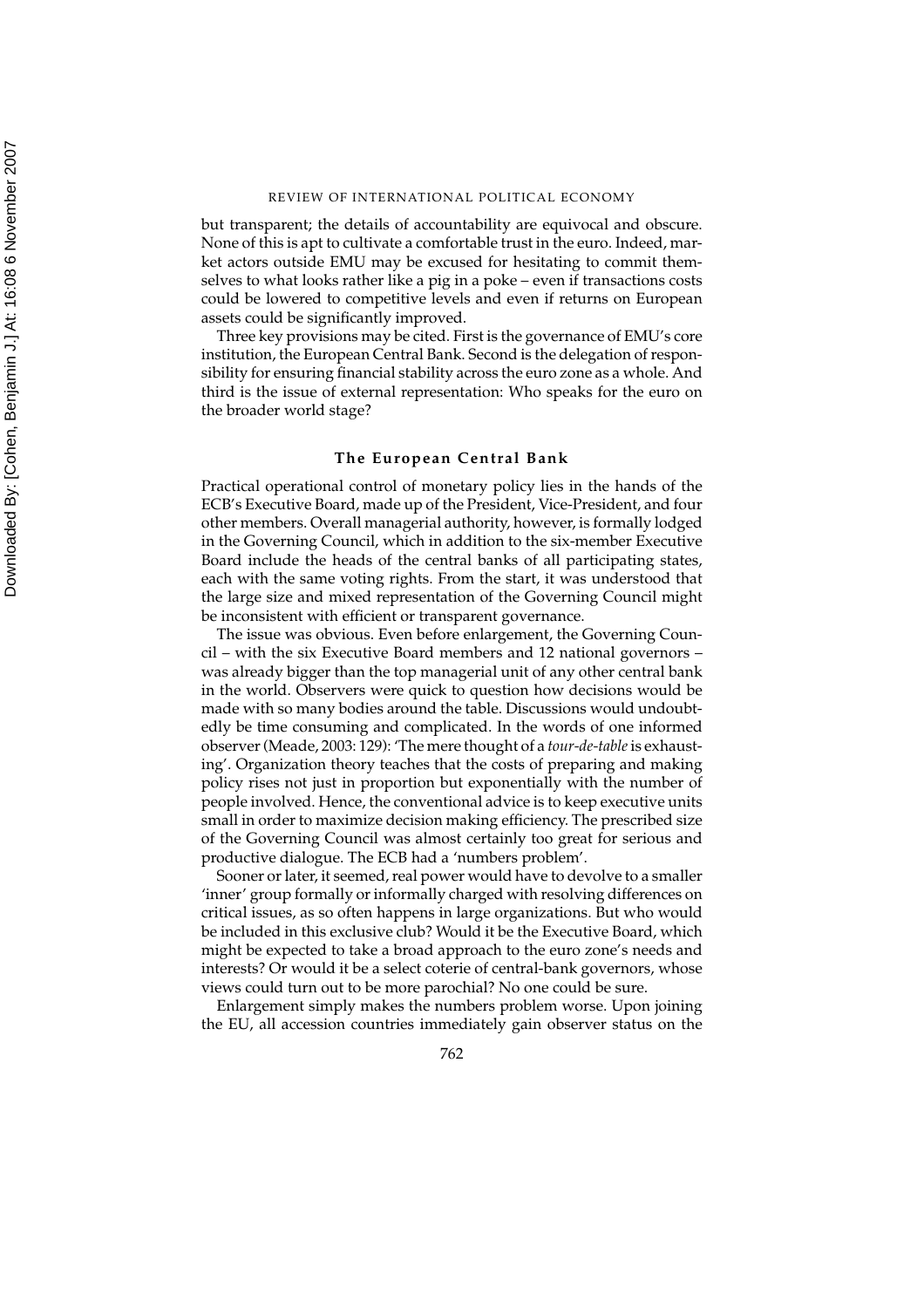Governing Council, with voting rights to follow once they adopt the euro. Now that Bulgaria and Romania have become EU members, that puts the number at 30, with even more governors to be added down the road as other candidate governments successfully negotiate their way into the club (or if Britain, Denmark, or Sweden ever decide to join). A gaggle of three dozen or more strong willed individuals could hardly be considered conducive to efficient decision making. As one source (Baldwin, 2001) commented sarcastically, enlargement would leave the Governing Council with 'too many to decide on where to go to dinner, let alone agree on how to run monetary policy for more than 400 million people'. Of particular concern, once EMU was up and running, was the risk that equal voting rights for all Council members would give excessive weight to smaller countries in setting policy parameters (Berger *et al*., 2004; De Grauwe, 2004; De Haan *et al.*, 2004).

To their credit, Europe's leaders recognized the problem early on and sought to provide a remedy. In March 2003, following a proposal from the ECB, the European Council (comprising the heads of state or government of all EU members) approved a reform of the Governing Council restricting votes to a smaller total on a rotating basis (ECB, 2003). Membership of the Governing Council will continue to include the Executive Board and all national central-bank governors; moreover, all six members of the Executive Board will retain their individual votes. But voting rights of national governors are now to be limited to no more than 15 and will rotate among governors according to a specified formula, taking explicit account of the diversity among member states. The rotation will start in 2008, once total membership of the zone is brought up to 15 with the addition of Cyprus and Malta, and will be implemented in two stages, as follows:

- 1. With participation of between 15 and 22 member states, euro-zone countries will be divided into two groups, using size as a criterion. Size will be measured by a weighted average of an economy's share in total EU GDP and total assets of monetary financial institutions. A first group of governors originating from the five largest states will receive four votes. The second group of up to 17 governors will receive up to 11 votes.
- 2. Once participation on the Governing Council moves beyond 22 member states, a third group of up to five governors from the smallest countries will be formed with up to three votes. Correspondingly, the number of voting rights of the middle group will be reduced from 11 to eight. The four votes of the five biggest countries will remain unchanged.

The remedy, however, may be worse than the disease, creating more problems than it solves. On the one hand, the reform leaves intact the large number of bodies at the table. Every national governor, as well as the six Executive Board members, will continue to participate in all policy discussions, with full speaking rights. The approach has been defended on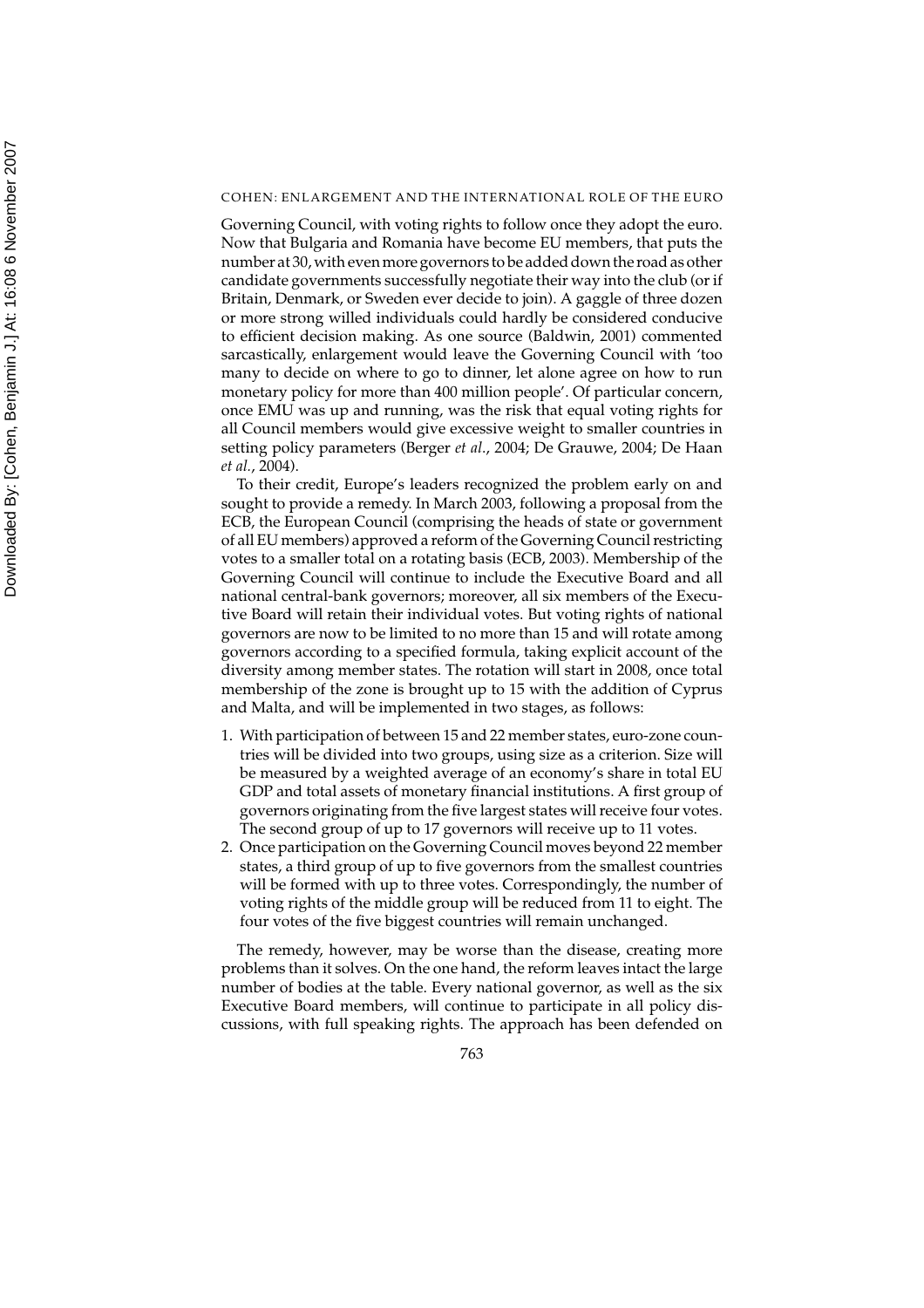the grounds that it is vital to promoting the legitimacy of the euro enterprise. No other EU institution denies representation to any member state. In addition, it is argued, full participation may be expected to facilitate consensus building and contribute to a better flow of information (Cukierman, 2004: 70). But the approach may also be criticized for perpetuating all the gross inefficiencies of the ECB's numbers problem. As one astute observer (Gros, 2003: 124) puts it, the Governing Council will remain 'more like a mini-parliament than a decision-making body'.

On the other hand, the reform introduces several new ambiguities that add even more uncertainty to decision making at the ECB. How, for instance, will votes rotate within each of the two (eventually three) groups? Will the rules for rotation be the same in all groups? How often will the membership of groups be adjusted as economies change in size? And could the formula for measuring size itself be changed at any time? Transparency is hardly served by such a complex arrangement.

Worse, the reform may well deepen rifts within the Governing Council, since the rotation model is so unabashedly state-based. Votes are allocated strictly along lines of national identity. In principle, governors are supposed to be fully independent professionals operating in a personal capacity, making monetary policy objectively for the euro zone as a whole. In practice, they may now be forgiven for thinking first of their own countries rather than in terms of collective interests. In the words of a prominent German economist (Belke, 2003: 122): 'The reform proposal does not meet the rationale of an integrative monetary policy . . . It re-nationalises European monetary policy'. The current president of the ECB, Jean-Claude Trichet, has already more than once been forced to reprimand individual governors for publicly opposing established policies that seemed inconsistent with the needs of their home economies (*New York Times,* 3 February 2006: C6).

Of course, the danger can be exaggerated. In the Federal Reserve's key decision making body, the Federal Open Market Committee (FOMC), participation of district bank presidents is also based on as rotation model that allocates voting rights along geographic lines. Yet few observers worry that individual FOMC members will promote the interests of their regions at the expense of national objectives. The difference, however, is that Federal Reserve districts have nothing like the same sense of identity as do the sovereign states that comprise EMU. National allegiance remains a potent force in Europe that could, consciously or unconsciously, have a major influence on the deliberations of the Governing Council.

The danger would not be so serious if all EMU economies were largely convergent in real terms. The reality, however, is just the reverse. Econometric analysis shows little correlation of output shocks between accession countries, on the one hand, and the older members of the euro zone, on the other (Berger *et al.*, 2004; Hall and Hondroyiannis, 2006; Pramor and Tamirisa, 2006). Except for Slovenia and, to a lesser extent, Cyprus,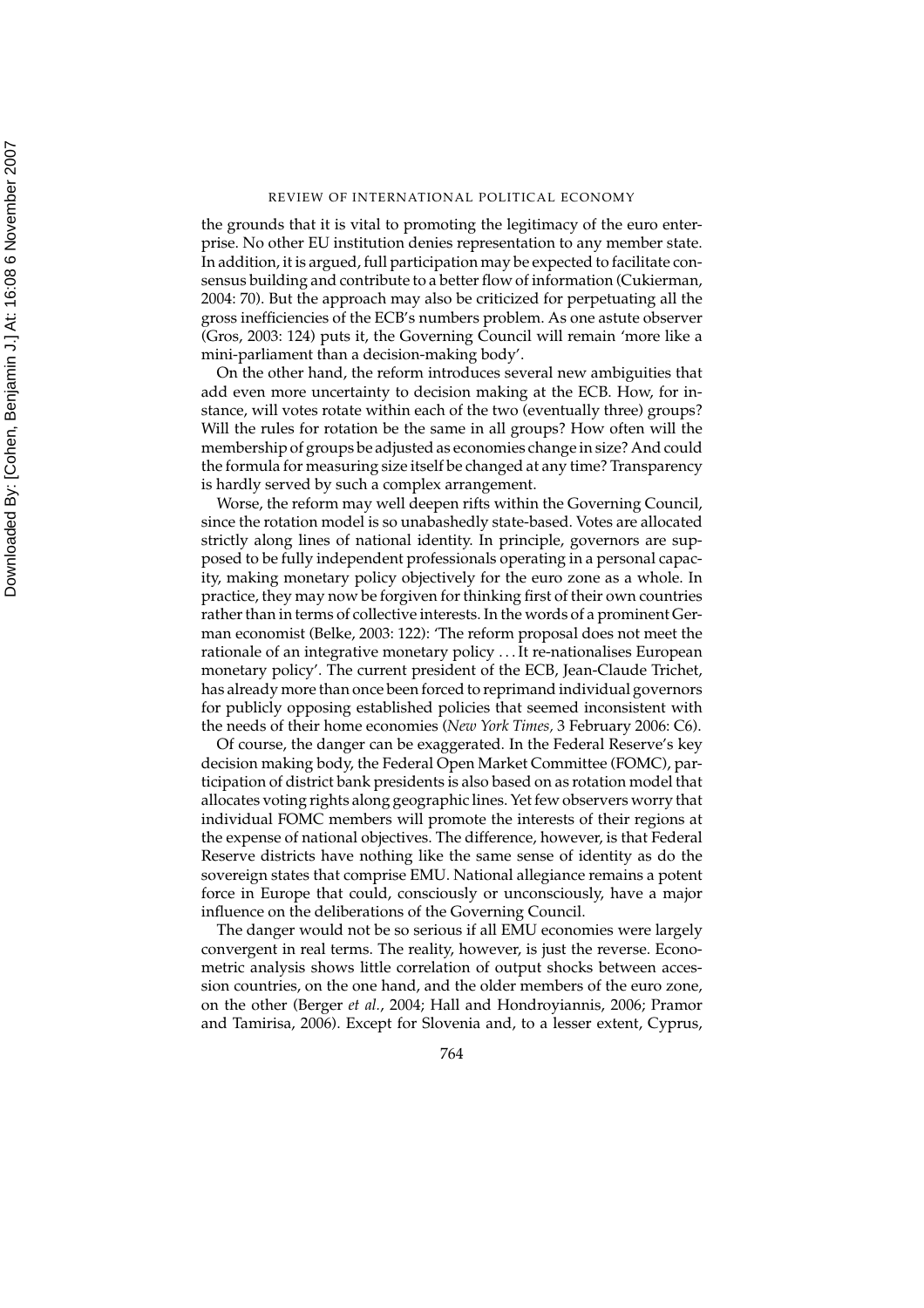synchronization of business-cycle activity between the two groups appears actually to have weakened since the euro was born (Sadeh, 2006). National policy preferences, therefore, appear likely to diverge sharply as well.

The shame is that an alternative model was at hand that might have avoided many of these problems. Reacting to the ECB's initial proposal, the European Parliament recommended a radically different approach based on a redistribution of authority between the Executive Board and Governing Council. A broader range of practical powers over interest rates and intermediate policy objectives would be delegated to the Executive Board, converting it into a full-fledged monetary committee. Responsibilities of the Governing Council, by contrast, would be limited to questions of general strategy and guidelines for the monetary regime. The Governing Council, which presently meets twice a month, would instead convene no more than once or twice a year.

With this alternative, no changes would have been required in either the size or the voting rules of the Governing Council. Lines of accountability, however, would have been far clearer. In its operations, the Executive Board would have been directly answerable to the Governing Council; the Governing Council, in turn, would have stood as the institutional embodiment of European monetary sovereignty. But member states, clearly, were reluctant to give up direct representation in the decision making process. Hence, the European Council never even seriously considered the Parliament's alternative model. Instead, the unwieldy proposal of the ECB was swiftly approved and ratified, storing up the risk of serious problems in the future.

#### **Financial stability**

Serious problems could also arise from EMU's provisions for maintenance of financial stability. No monetary regime is invulnerable to the risk of occasional crisis. At any time, asset prices could become excessively volatile, adversely affecting real economic conditions; or there might be a spreading contagion of illiquidity or insolvency among monetary institutions. Financial systems are inherently fragile. Unfortunately, the prevailing rules of the euro zone are not at all clear about who, ultimately, is responsible either for crisis prevention or for the management of crises should they occur. Transparency is not served in these circumstances, either.

According to the Maastricht Treaty, the European Central Bank is expected to 'contribute to the smooth conduct of policies pursued by the competent authorities relating to the prudential supervision of credit institutions and the stability of the financial system' (Article 105.5). But no specific tasks are assigned to the ECB to help forestall crisis, and none may be assumed by the ECB unless expressly delegated by the Council of Ministers (Article 105.6). Though linkages among national financial markets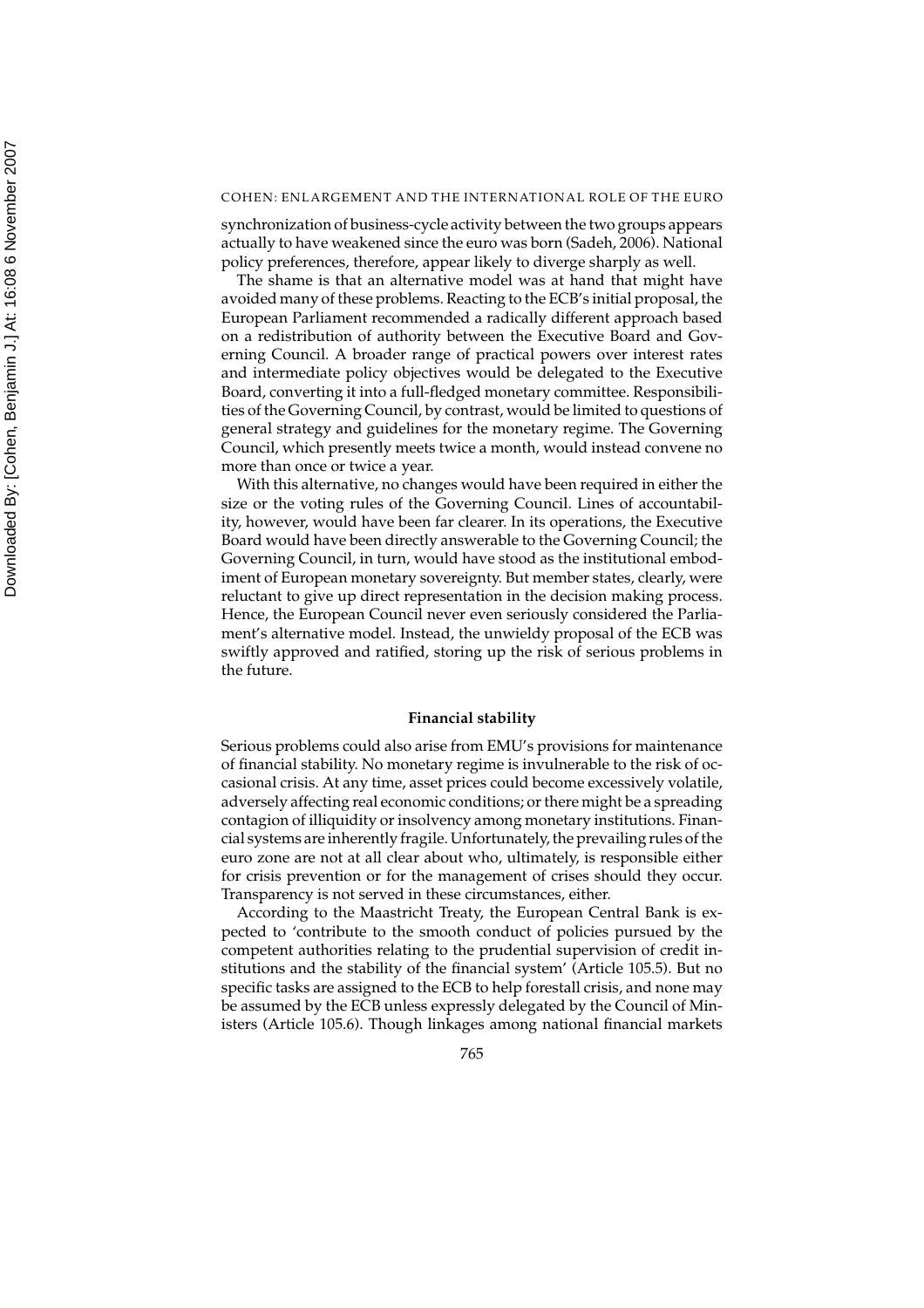have grown since the euro's birth, the ruling principle remains decentralization, otherwise known as subsidiarity – the notion that the lowest level of government that can efficiently carry out a function should do so. Formal authority for prudential supervision and regulation continues to reside at the national level, as it did before EMU. Each central bank is charged with responsibility for the financial institutions based within its own national borders.

Nor does the ECB have specific powers to deal with any crises that might occur. General language in the Maastricht Treaty does appear to empower the Bank to backstop TARGET, the large intra-European clearing system, in the event of a payments gridlock or other difficulties. One of the basic tasks of the ECB, declares the Treaty, shall be 'to promote the smooth operation of payment systems' (Article 105.2). But for any other contingency, such as a sudden wave of illiquidity in the banking sector, the Treaty is as uncommunicative as the Oracle of Delphi. Nothing is said about any authority for the ECB to act as a lender of last resort. Economist Garry Schinasi (2003: 3) says that this silence makes the ECB the 'ultimate "narrow" central bank'. The ECB has a mandate for price stability but not for financial stability.

The Treaty's silence has been a source of much debate. Some specialists interpret it as a form of 'constructive ambiguity' – an indication that, in practice, the ECB's crisis-management powers could be enhanced if and when needed. As one legal commentator (Lastra, 2003: 57) puts it: 'The wording of the subsidiarity principle leaves the door open for a possible Community competence'. But others disagree, arguing that because the responsibility has not been specifically transferred, it must remain at the national level. The Treaty's language is seen as restrictive rather than permissive.

In practice decentralization rules here, too. As in pre-EMU Europe, the lender-of-last-resort function is left to the individual central banks. And again, each central bank remains responsible only for financial institutions within its own national borders. Beyond that, all is opaque. No one, it appears, is directly accountable for the stability of the euro zone as a whole.

Can such a decentralized arrangement be counted on to assure smooth operation of the overall system? There is certainly room for doubt. What would happen, for instance, if in a given country a large financial institution with extensive cross-border business were to find itself in trouble? Would the national authorities be evenhanded in their response, fully recognizing the interests of claimants elsewhere in the euro zone? Or would they act protectively, even at the risk of conflict with the regulatory authorities of partner countries? We have no way of knowing. The scheme 'may work well', observes Schinasi (2005: 119–20), 'but this still remains to be seen . . . It is [not] obvious that national supervision in Europe would tend, as a first priority, to focus on European priorities . . . It is difficult to imagine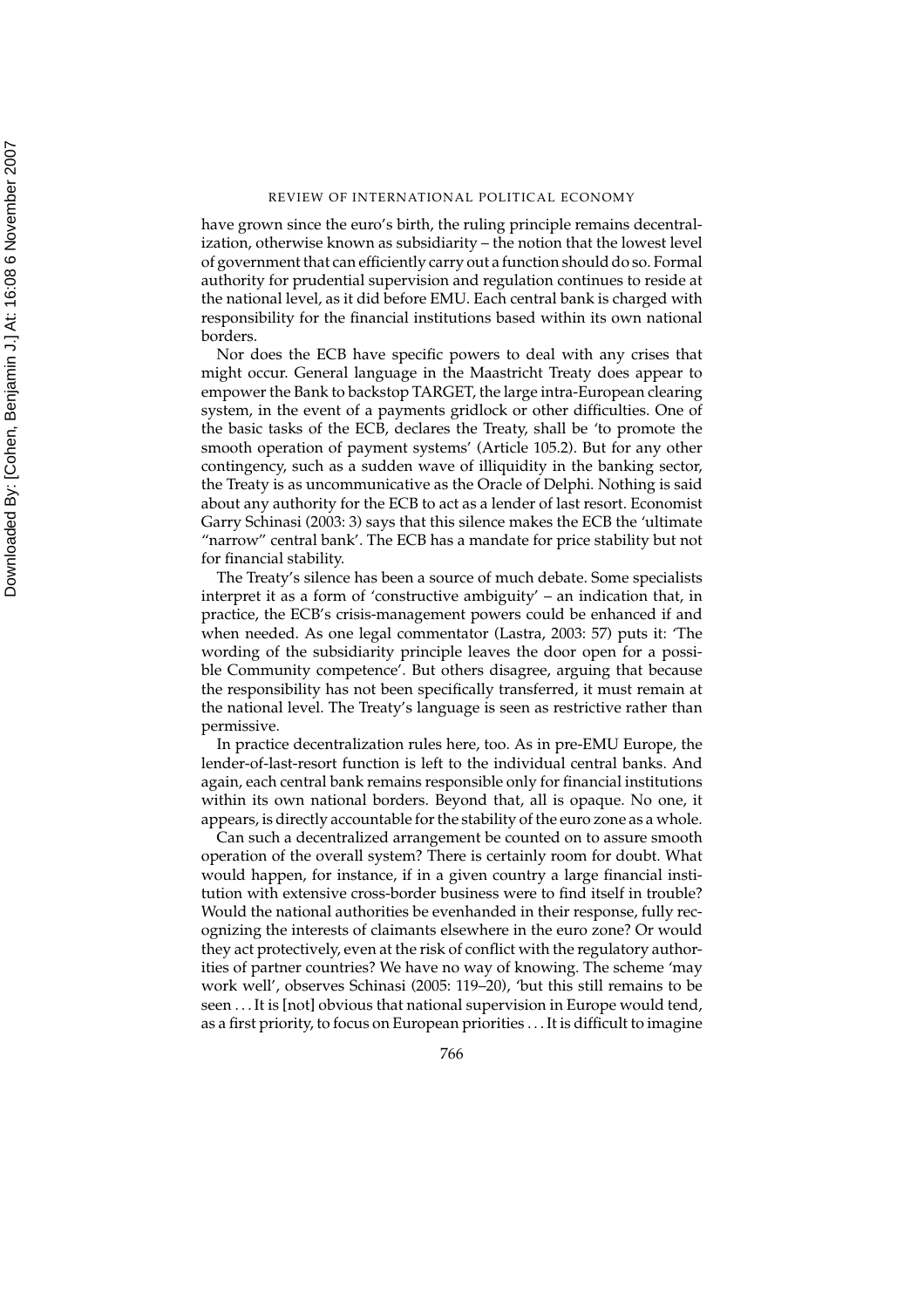the national supervisor pursuing European interests first and national interests second'. Echoes the IMF (2007: para. 12) in a recent review of euro zone policies: 'Progress on the ground is being held back by the governance framework. The core problem is the tension between the impulse toward integration, on the one hand, and the preference for a decentralized approach, on the other . . . This setting rules out efficient and effective crisis management and resolution'.

In short, the possibility that central banks might work at cross-purposes, provoking or aggravating a crisis, is certainly not outside the realm of possibility. There is no Invisible Hand for public agencies. Decentralized decision-making among governments without some form of coordination is potentially a recipe for disaster.

Here too, enlargement just makes the situation worse, for two reasons. First, once again, is the numbers problem. If uncoordinated decisionmaking is risky with 15 central banks in the game, how much more vulnerable would be an EMU of double that number? Recall organization theory's suggestion that with expansion, decision-making problems increase not just proportionally but exponentially. This does not mean that as the euro zone grows, financial instability becomes unavoidable. There is no certainty about such matters. But it does mean that with each new member, the probability of some kind of crisis keeps rising.

Second, compounding the numbers problem is the relative poverty of accession countries as compared with the present membership of EMU. On the one hand, this means that their supervisory institutions, on average, are apt to be more rudimentary – less practiced at the essential tasks of monitoring markets and assessing risk. On the other hand, it means that in their eagerness to catch up with the EU's more advanced economies, they are apt to do all they can to promote lending for productive investment. The combination is deadly. The result, as previously noted, could be an excessively rapid expansion of credit, testing the limits of financial prudence and risking overheating and asset price bubbles. The ice under the feet of the euro zone will grow increasingly thin.

## **External representation**

Finally, there is the issue of external representation. Who is to speak for the euro zone on broader macroeconomic issues such as policy coordination, crisis management, or reform of the international financial architecture? Here there is no answer at all, leaving a vacuum at the heart of EMU.

No single body is designated to represent EMU at the IMF or in other global forums. Instead, the Maastricht Treaty simply lays down a procedure for resolving the issue at a later date, presumably on a case-by-case basis (Article 109). Some sources excuse this on the grounds that it achieves a balance between the need to convey a common position and the prerogatives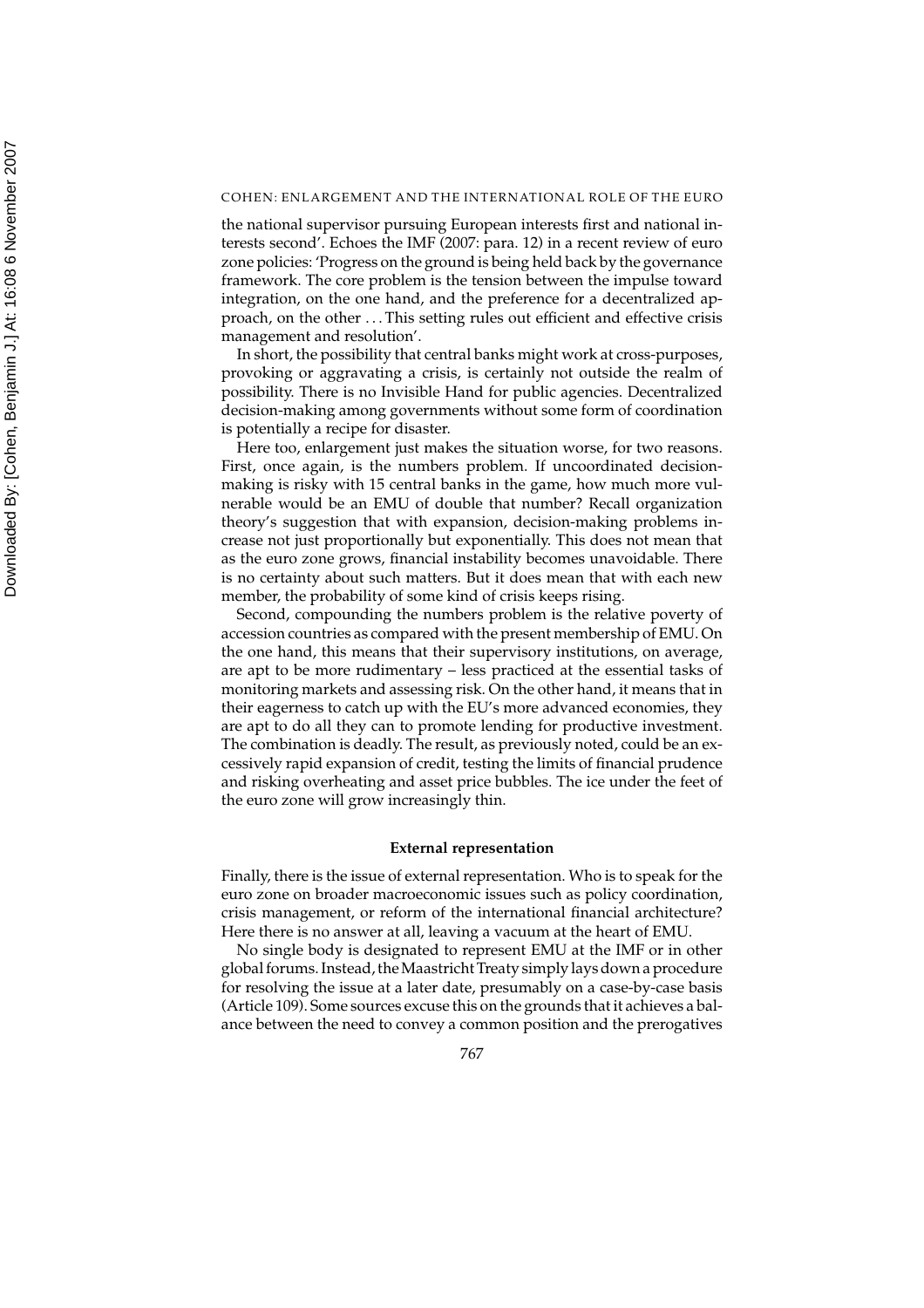of member states. But that seems far too kind. In fact, it was a cop-out, a diplomatic formula to mask failure to reach agreement.

At a minimum, the text compounds confusion about who is in charge. At worst, it condemns the euro zone to lasting second-class status, since it limits the group's ability to project power on monetary matters. As booster Fred Bergsten (2005: 33) laments: 'Europe still speaks with a multiplicity, even a cacophony, of voices ... Organizational reforms that enable the countries making up Euroland to act together and speak with a single voice will probably be an essential prerequisite of full European equivalence with the United States'. The point has been best put by political scientists Kathleen McNamara and Sophie Meunier (2002: 850): 'As long as no 'single voice' has the political authority to speak on behalf of the euro area, as the US Secretary of the Treasury does for the American currency, the pre-eminence of the US in international monetary matters, as in other realms, is likely to remain unchallenged'. Washington has no single phone number to call when negotiations are required.

Clearly, the phone number cannot be in Frankfurt, where the European Central Bank is headquartered. In international monetary forums, countries are normally represented not by central banks but by finance ministers or equivalent – officials with the political clout to speak for their respective governments. The ECB obviously cannot claim that kind of authority. Indeed, it is difficult to imagine the elected governments of Europe ever delegating such a fundamental power to an institution that has been deliberately designed to be as free from political influence as possible.

Alternatively, some have suggested the appointment of a single individual with sufficient credentials and legitimacy to act as interlocutor for the euro zone (Henning, 1997; McNamara and Meunier, 2002; Zimmerman, 2004) – a Mr (or Ms) Euro, as it were. Precedent exists in the realm of foreign and security affairs, where EU members already agreed a decade ago to name a single High Representative to stand for them all – a Mr Europe (presently Javier Solana of Spain). But experience has shown that Mr. Europe's ability to speak authoritatively for the entire EU is persistently hamstrung by policy differences among individual governments. A single appointed official cannot ignore or overrule the preferences of diverse sovereign states.

The most practical solution would be a collective one, centered on the informal committee of EMU finance ministers that has emerged since the birth of the euro – what has come to be known as the Eurogroup. Like comparable EU institutions, such as the Council of Ministers or European Council, the Eurogroup could be represented at any given time by its chair; the chairmanship itself, as with those other institutions, rotates periodically among members. In 2005 the Eurogroup chair began attending meetings of the Group of Seven, but with no specified responsibilities. A more effective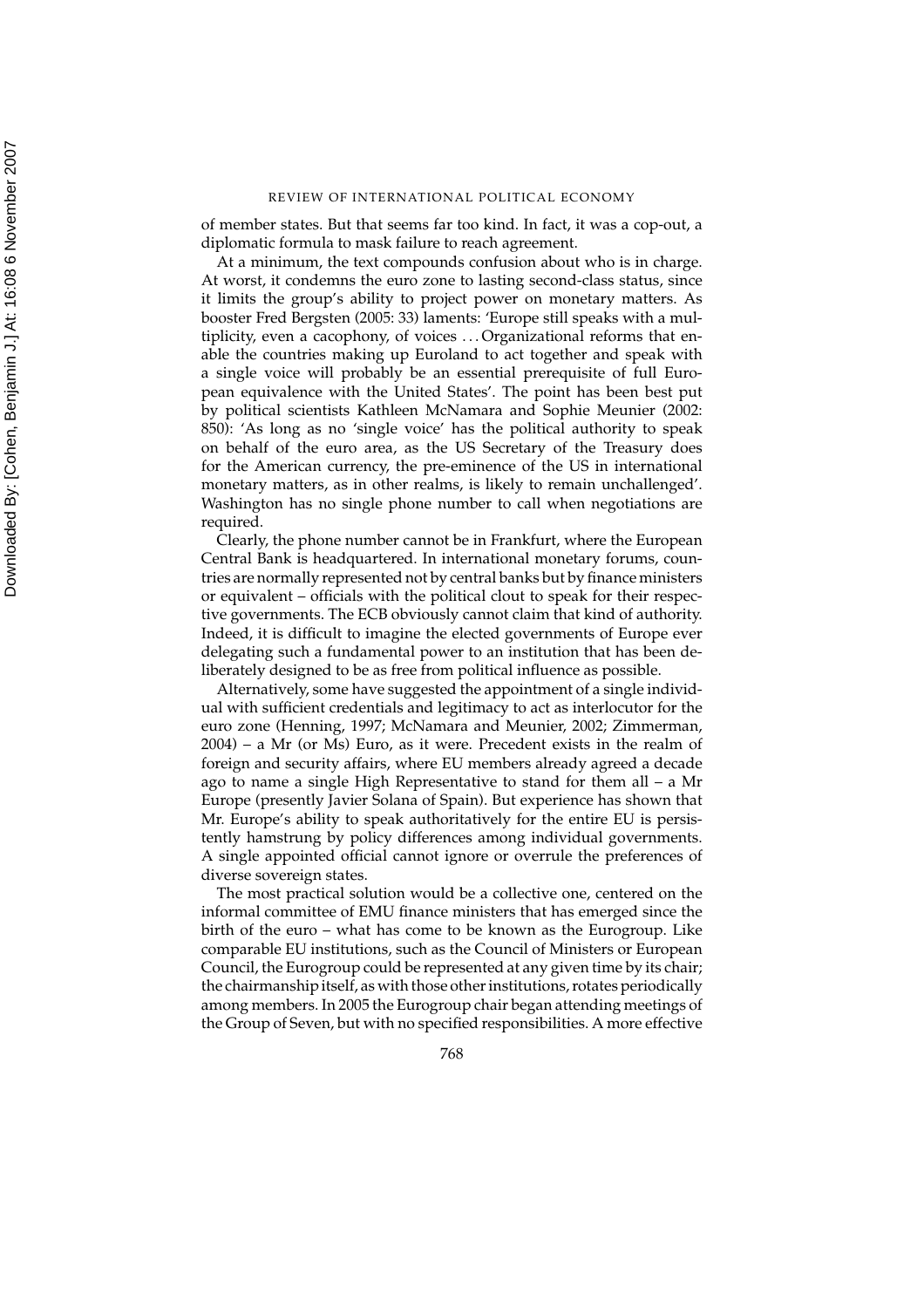approach might be to explicitly delegate authority to the chair to speak on behalf of the euro zone.

Some criticize the idea, fearing that it could lead to a politicization of monetary policy in the euro zone and might even compromise the independence of the ECB. But such apprehensions seem overblown. Participation in international forums by America's Treasury secretary, for instance, has by no means compromised the independence of the Federal Reserve. In fact, this kind of division of labor between central bank and finance ministries is the rule around the world, not the exception. For EMU, the advantage of the Eurogroup is that it does embody the necessary degree of political authority. At last, there would be not only a single number to call but also someone empowered to pick up the phone.

So what is stopping EMU? Romano Prodi (2004: 14), a former Commission president (and more recently Prime Minister of Italy) says that it is 'a lack of will'. But that is surely an oversimplification. The question is: Why is there a lack of will? The answer, plainly, has to do with the lingering influence of national allegiance. Though EMU members may share a joint money, their interests are hardly identical. Divergent circumstances and preferences make them reluctant to give up the right to speak for themselves. Even after more than half a decade of living with the euro, national identity trumps collective interest.

Once again, enlargement just makes the situation worse. Adding accession countries will not only amplify the numbers problem, complicating decision making. Entrance of such a diverse group of relatively poor economies will also multiply and deepen internal cleavages, making it increasingly difficult to hammer out common positions on external issues. The fundamental rationale for developing a single voice for EMU, McNamara and Meunier (2002: 851) remind us, 'lies in the potential . . . to project the image of a unified, strong Europe to key international political and financial actors'. Enlargement will leave the Europeans further from that goal than ever.

# **VII. CONCLUSION**

The bottom line, therefore, seems clear. Bigger will not be better, despite the broader economic base and the increased potential for network externalities that comes with enlargement. On the contrary, bringing accession countries into EMU will only exacerbate the impact of factors impeding the euro's emergence as an international currency. By prolonging the segmentation of Europe's financial markets, larger numbers will delay any significant reduction of the cost of doing business in euros. By adding to inflationary and budgetary pressures, enlargement will reinforce the antigrowth bias built into the institutional structure of EMU. And by further complicating an already complex governance structure, new entrants will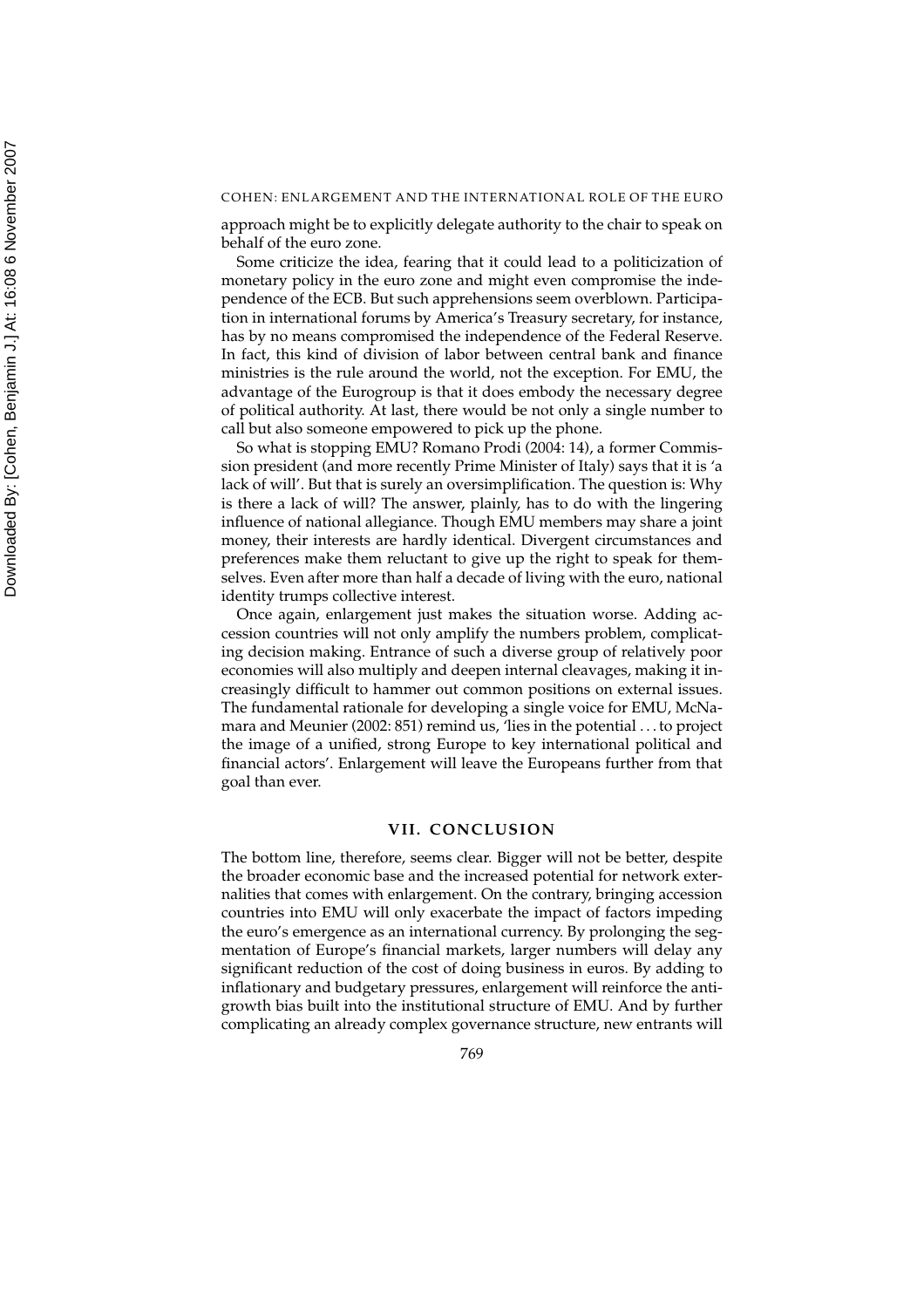cloud even more the fundamental question of who is in charge. None of this is calculated to make the euro more attractive to outside users.

Could the risks be even worse? Could EMU founder under the weight of enlargement? Though unlikely, the possibility cannot be lightly dismissed. The euro zone's problems, writes the respected economist Anna Schwartz (2004: 25), 'will only worsen with the inclusion of new members. Is this a recipe for political disintegration? Would the euro survive political disintegration?' Others warn of 'EMU's coming stress test' (Gros *et al*., 2005), which could lead to unilateral secessions. Italy is considered a prime candidate, owing to its deteriorating public finances, sluggish growth, and eroding competitiveness. In 2005 several prominent Italian legislators publicly called for reintroduction of the lira; one, a government minister, even tried to collect enough signatures for a referendum on the matter. They are unlikely to be the last European politicians to use the euro as a scapegoat for disappointing economic performance.

Given Europe's historical commitment to the integration process, however, breakdown seems improbable. EMU will not be allowed to fail. As *The Economist* (11 June 2005: 69) writes: 'A break-up of the euro area is still in the realm of small probability rather than likelihood'. The real question is whether EMU can succeed. Can the euro ever rise above its defects to become a genuine rival to the dollar? Will the 'old dream of enthusiasts', at long last, be realized?

The answer, regrettably, is also in the realm of small probability rather than likelihood. Nothing is impossible, of course – particularly if the United States continues to mismanage its own currency as badly as it has in recent years. America's payments deficit widened to over \$800 billion in 2006 (more than 7 percent of GDP) and could soon top a trillion dollars. The more the US deficit grows, threatening a crisis for the greenback, the more attractive the euro could begin to appear, whatever its defects. But that is hardly a case of leading from strength. The analysis offered here focuses on the case for the euro on its own merits, independent of what might happen to the dollar. That case, I conclude, is weak at best and likely to be made weaker by enlargement.

The fundamental problem for EMU is the mismatch between the domain of its currency and the jurisdictions of its member governments. The euro is a currency without a country – the product of an international agreement, not the expression of a single sovereign power. Its success, therefore, is critically dependent on the continued cooperation of EMU's member states, which can hardly be guaranteed for all time. Should it be any wonder, then, that outsiders might hesitate to commit themselves to the currency's future?

Monetary unions among sovereign states have existed before, of course, without major disruption. In the contemporary era one thinks of the CFA Franc Zone in Africa or the East Caribbean Currency Area. But these have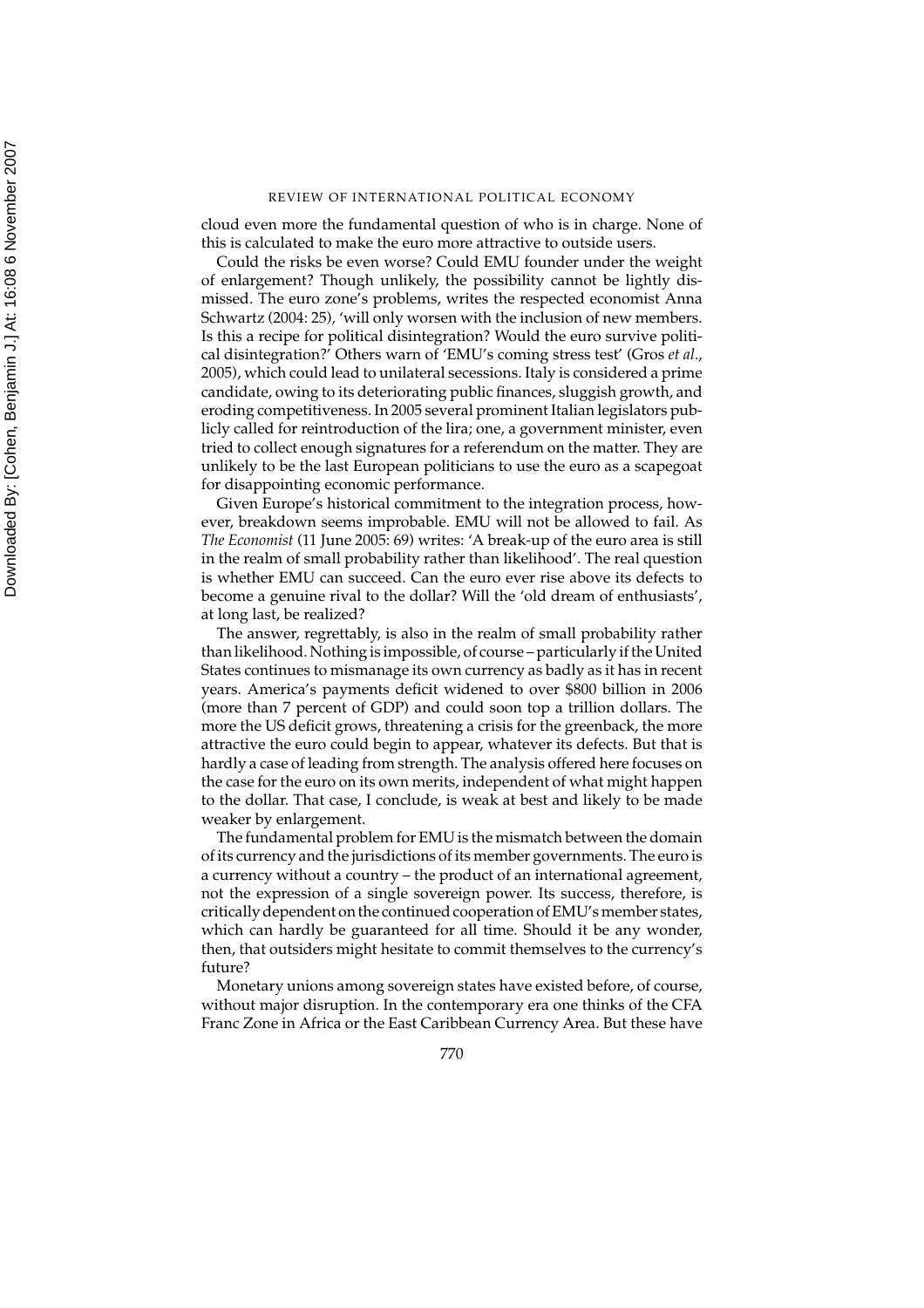all involved relatively small developing countries with no aspiration to major currency status. EMU, by contrast, encompasses some of the largest economies on the face of the earth and has never hidden its grand global ambitions. Unfortunately, Europe's divisions have never been hidden, either. For that reason, prospects for the euro's international role were poor even before enlargement. Enlargement of the euro zone's membership will simply make them even poorer.

# **NOTE**

1 My thanks to Mark Hallerberg, Randy Henning, Tal Sadeh, and three anonymous referees for useful comments. The research assistance of Heather Arnold is also gratefully acknowledged. A preliminary version of this paper appeared in *The Euro and the Dollar in a Globalized Economy*, ed. Joaquin Roy and Pedro Gomis-Porqueras (2007).

#### **REFERENCES**

- Ahearne, A. and Pisani-Ferry, J. (2006) 'The Euro: Only for the Agile', *Policy Brief 2006/01,* Brussels: Bruegel, February.
- Androsch, H. (2007) 'Wisdom from the Greybeards', *The International Economy,* 21(1): 48–51, 62.
- Annett, A. (2006) 'Enforcement and the Stability and Growth Pact: How Fiscal Policy Did and Did Not Change Under Europe's Fiscal Framework', Working Paper WP/06/116, Washington, DC: International Monetary Fund.

Baldwin, R. (2001) 'The ECB's Numbers Problem', *Financial Times,* 4 December, 15. Bank for International Settlements (2005) *Triennial Central Bank Survey: Foreign Exchange and Derivatives Market Activity in 2004,* Basle, March.

- Bieling, Hans-Jurgen (2006) 'EMU, Financial Integration and Global Economic Governance', *Review of International Political Economy,* 13(3): 420–48.
- Belke, Ansgar (2003) 'The Rotation Model is Not Sustainable', *Intereconomics,* 38(3): 119–24.
- Berger, H., de Haan, J. and Inklaar, R. (2004) 'Restructuring the ECB', in H. Berger and T. Moutos (eds) *Managing European Union Enlargement,* Cambridge, MA: MIT Press, pp. 29–66.
- Berglöf, E., Fulghieri, P., Gual, J., Mayer, C., Luis Pita Barros, P. and Vives, X. (2005) *Integration of European Banking: The Way Forward*, Monitoring European Deregulation 3, London: Centre for Economic Policy Research.
- Bergsten, C. F. (1997) 'The Impact of the Euro on Exchange Rates and International Policy Cooperation', in P. R. Masson, T. H. Krueger and B. G. Turtelboom (eds) *EMU and the International Monetary System,*Washington, DC: International Monetary System, pp. 17–48.
- Bergsten, C. F. (2005) 'The Euro and the Dollar: Toward a "Finance G-2"?', in A. S. Posen (ed.) *The Euro at Five: Ready for a Global Role?* Washington, DC: Institute for International Economics, pp. 27–39.
- Bertuch-Samuels, A. and Ramlogan, P. (2007) 'The Euro: Ever More Global', *Finance and Development,* 44(1): 46–9.
- Codogno, L., Favero, C. and Missale, A. (2003) 'Yield Spreads on EMU Government Bonds', *Economic Policy,* 37: 503–27.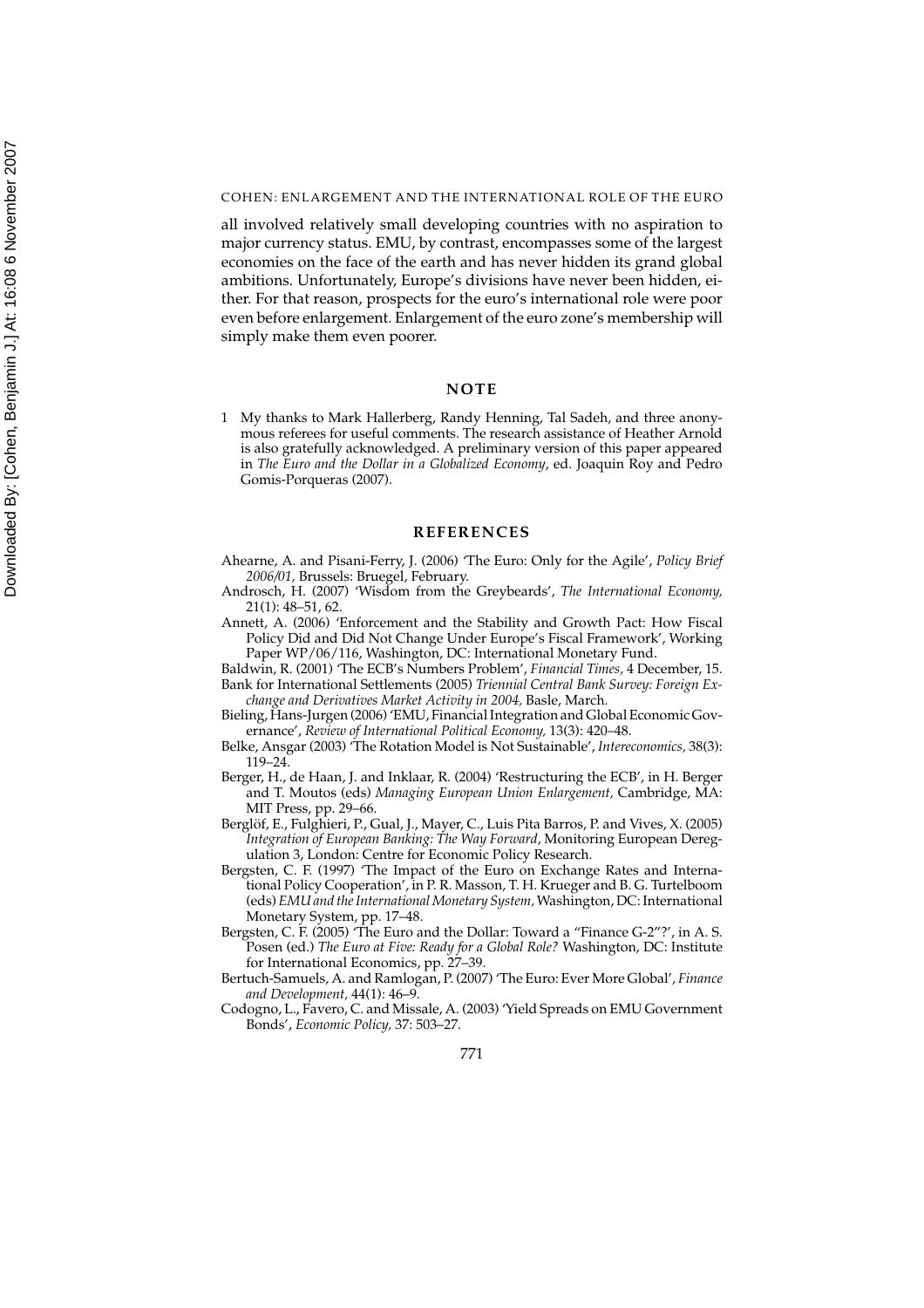- Cohen, B. J. (2003) 'Global Currency Rivalry: Can the Euro Ever Challenge the Dollar?', *Journal of Common Market Studies,* 41(4): 575–95.
- Cukierman, A. (2004) 'Restructuring the ECB: Comments', in H. Berger and T. Moutos (eds) *Managing European Union Enlargement,* Cambridge, MA: MIT Press, pp. 67–72.
- De Grauwe, P. (2004) 'Challenges for Monetary Policy in Euroland', in F. Torres, A. Verdun, C. Zilioli and H. Zimmermann (eds) *Governing EMU: Economic, Political, Legal and Historical Perspectives,* Badia Fiesolana, Italy: European University Institute, pp. 363–88.
- De Haan, J., Berger, H. and Inklaar, R. (2004) 'Is the ECB Too Decentralized?', in H.- W. Sinn, M. Widgrén and M. Köthenbürger (eds) *European Monetary Integration*, Cambridge, MA: MIT Press, pp. 71–97.
- De Larosière, J. (2002) 'The Euro: An Opportunity for Europe and for the International Monetary System', in *The Euro in the International Arena: The Euro 50 Group Roundtable,* New York: Euro 50 Group, pp. 9–19.
- *The Economist*(2005) 'Open Wider: A Survey of International Banking', Supplement, 21 May.
- Eichengreen, B. (1997) 'Comment on Bergsten', in P. R. Masson, T. H. Krueger and B. G. Turtelboom (eds) *EMU and the International Monetary System,* Washington, DC: International Monetary System, pp. 49–57.
- Eichengreen, B. (1998) 'The Euro as Reserve Currency', *Journal of the Japanese and International Economies,* 12(4): 483–506.
- European Central Bank (2003) 'The Adjustment of Voting Modalities in the Governing Council', *Monthly Bulletin,* May, pp. 73–83.

European Central Bank (2007) *Review of the International Role of the Euro,* Frankfurt. Gros, Daniel (2003) 'An Opportunity Missed!', *Intereconomics,* 38(3): 124–9.

- Gros, D., Mayer, T. and Ubide, A. (2005)*EMU At Risk*, 7th Annual Report of the CEPS Macroeconomic Policy Group, Brussels: Centre for European Policy Studies.
- Hall, S. G. and Hondroyiannis, G. (2006) 'Measuring the Correlation of Shocks Between the EU-15 and the New Member Countries', Working Paper 31, Athens: Bank of Greece.
- Henning, C. R. (1997) *Cooperating with Europe's Monetary Union*, Policy Analyses in International Economics 49, Washington, DC: Institute for International Economics.
- International Monetary Fund (2007) *Concluding Statement of the IMF Mission on Euro-Area Policies,* Washington, DC, May 30.
- Kenen, P. B. and Meade, E. E. (2003) 'EU Accession and the Euro: Close Together or Far Apart?', *International Economic Policy Brief PBO3-9*, Washington, DC: Institute for International Economics, October.
- Klaus, V. (2004) 'The Future of the Euro: An Outsider's View', *Cato Journal,* 24(1–2): 171–7.
- Lastra, R. M. (2003) 'The Governance Structure for Financial Regulation and Supervision in Europe', *Columbia Journal of European Law,* 10(1): 49–68.
- McNamara, K. R. and Meunier, S. (2002) 'Between National Sovereignty and International Power: What External Voice for the Euro?', *International Affairs,* 78(4): 849–68.
- Meade, E. E. (2003) 'A (Critical) Appraisal of the ECB's Voting Reform', *Intereconomics,* 38(3): 129–31.
- Mundell, R. A. (2000) 'The Euro and the Stability of the International Monetary System', in R. A. Mundell and A. Cleese (eds) *The Euro as a Stabilizer in the International Economic System,* Boston, MA: Kluwer Academic, pp. 57– 84.